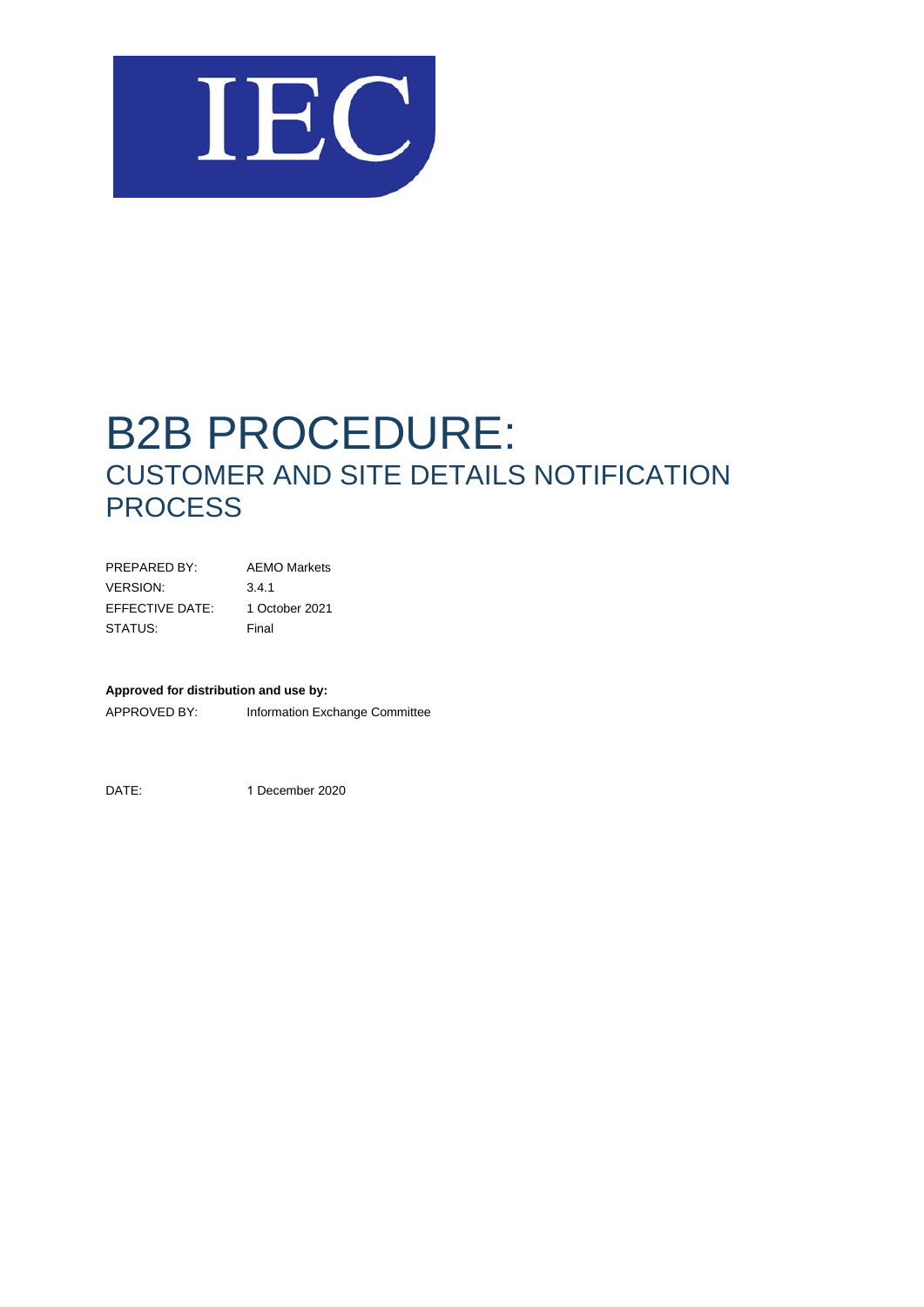

# **VERSION RELEASE HISTORY**

| <b>Version</b> | Date       | Author      | <b>Comments</b>                                                                                                                                                                                                                                                                                                                                        |
|----------------|------------|-------------|--------------------------------------------------------------------------------------------------------------------------------------------------------------------------------------------------------------------------------------------------------------------------------------------------------------------------------------------------------|
| 2.0            | 13/11/2013 | <b>AEMO</b> | Updates to capture QC 776 CSDN Project Changes.                                                                                                                                                                                                                                                                                                        |
| 2.1            | 15/05/2014 | <b>AEMO</b> | Update to Customer Details Reconciliation Process.                                                                                                                                                                                                                                                                                                     |
| 2.2            | 21/11/2014 | <b>AEMO</b> | Minor amendment update from previous 2.1 consultation.<br>Updated version numbers and release date to retain version<br>numbering with other B2B Procedures.                                                                                                                                                                                           |
| 3.0            | 06/03/2017 | AEMO        | Update based on rules changes:<br>National Electricity Amendment (Expanding Competition in<br>Metering and Related Services) Rule 2015 No. 12;<br>National Electricity Amendment (Embedded Networks) Rule<br>$\bullet$<br>2015 No. 15; and<br>National Electricity Amendment (Updating the Electricity B2B<br>$\bullet$<br>Framework) Rule 2016 No. 6. |
| 3.1            | 01/12/2017 | <b>AEMO</b> | Update based on IEC B2B Procedure Errata.                                                                                                                                                                                                                                                                                                              |
| 3.2            | 20/7/2018  | <b>AEMO</b> | Updated based on rule change:<br>National Energy Retail Amendment (Strengthening protections<br>$\bullet$<br>for customers requiring life support equipment) Rule 2017 No.<br>3.                                                                                                                                                                       |
| 3.3            | 10/12/2019 | <b>AEMO</b> | Updated to incorporate the definitions of LifeSupportStatus<br>allowable values previously included in B2B Guide v1.3.                                                                                                                                                                                                                                 |
| 3.3.1          | 1/01/2021  | <b>AEMO</b> | Updated version numbers and release date to retain version<br>numbering with other B2B Procedures.                                                                                                                                                                                                                                                     |
| 3.4            | 1/10/2021  | <b>AEMO</b> | Updated version numbers and release date to retain version<br>numbering with other B2B Procedures.                                                                                                                                                                                                                                                     |
| 3.4.1          | 1/10/2021  | <b>AEMO</b> | Updated version numbers and release date to retain version<br>numbering with other B2B Procedures.                                                                                                                                                                                                                                                     |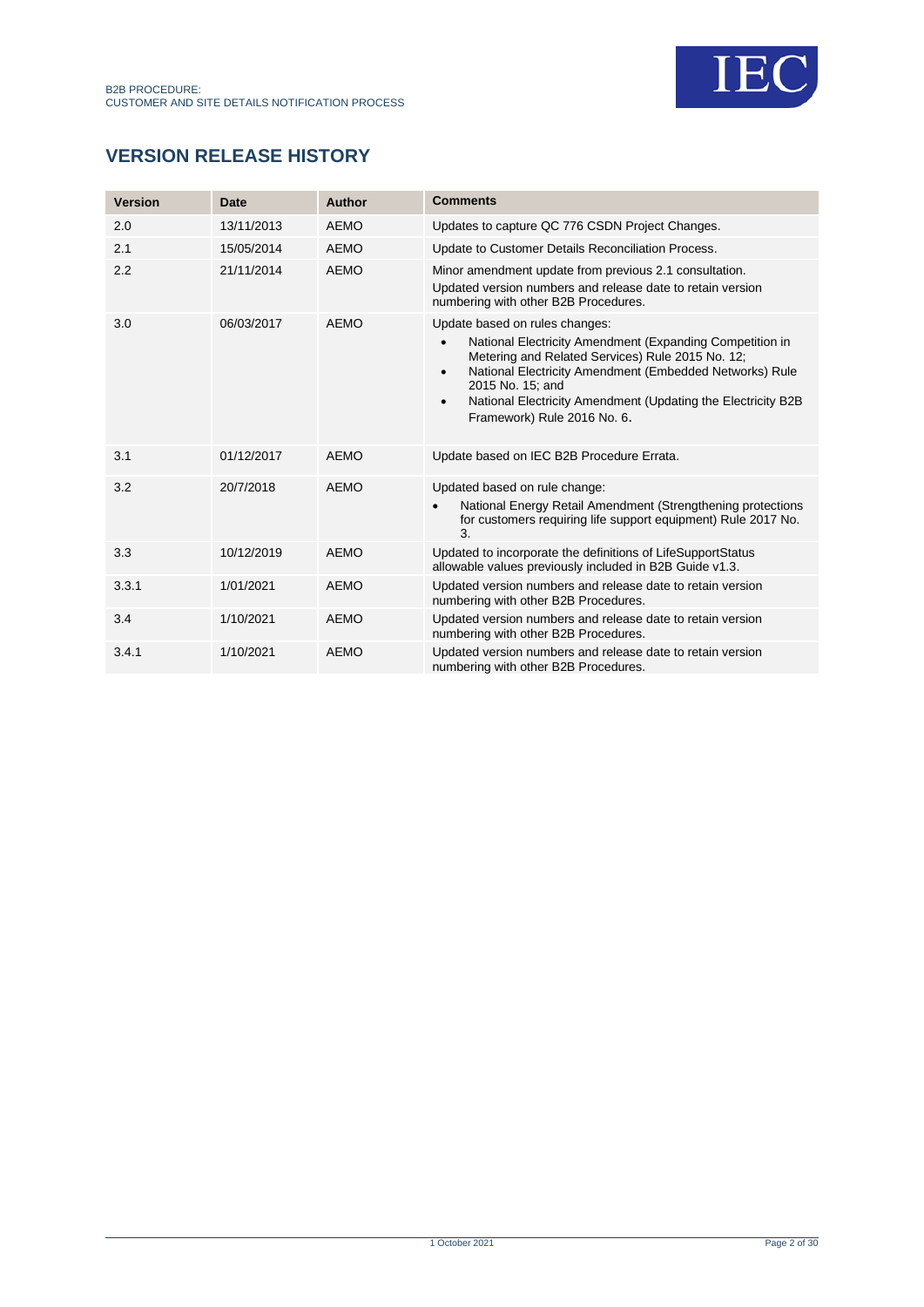# **CONTENTS**

| 1.   | <b>INTRODUCTION</b>                            | 5              |
|------|------------------------------------------------|----------------|
| 1.1. | Purpose and Scope                              | 5              |
| 1.2. | Definitions and Interpretation                 | 5              |
| 1.3. | <b>Related Documents</b>                       | 5              |
| 1.4. | <b>Guidance Notes</b>                          | 6              |
| 2.   | <b>TRANSACTION LIST AND PROCESS</b>            | $\overline{7}$ |
| 2.1. | <b>Transaction List</b>                        | $\overline{7}$ |
| 2.2. | <b>Process Diagrams</b>                        | $\overline{7}$ |
| 3.   | <b>TIMING REQUIREMENTS</b>                     | 12             |
| 3.1. | Definition of Timing Points and Timing Periods | 12             |
| 3.2. | <b>Other Timing Requirements</b>               | 14             |
| 4.   | <b>BUSINESS RULES</b>                          | 14             |
| 4.1. | <b>Common Business Rules for Notifications</b> | 14             |
| 4.2. | <b>Customer Details Request</b>                | 15             |
| 4.3. | <b>Customer Details Notification</b>           | 15             |
| 4.4. | <b>Customer Details Reconciliation</b>         | 16             |
| 4.5. | <b>Life Support Notification</b>               | 16             |
| 4.6. | <b>Life Support Request</b>                    | 17             |
| 4.7. | <b>Life Support Reconciliation</b>             | 17             |
| 4.8. | <b>Site Access Request</b>                     | 17             |
| 4.9. | <b>Site Access Notification</b>                | 18             |
| 5.   | <b>TRANSACTIONS</b>                            | 19             |
| 5.1. | <b>CustomerDetailsRequest Data</b>             | 19             |
| 5.2. | <b>CustomerDetailsNotification Data</b>        | 21             |
| 5.3. | SiteAccessRequest Data                         | 23             |
| 5.4. | SiteAccessNotification Data                    | 23             |
| 5.5. | LifeSupportNotification Data                   | 25             |
| 5.6. | LifeSupportRequest Data                        | 29             |
| 5.7. | BusinessAcceptance/Rejection                   | 29             |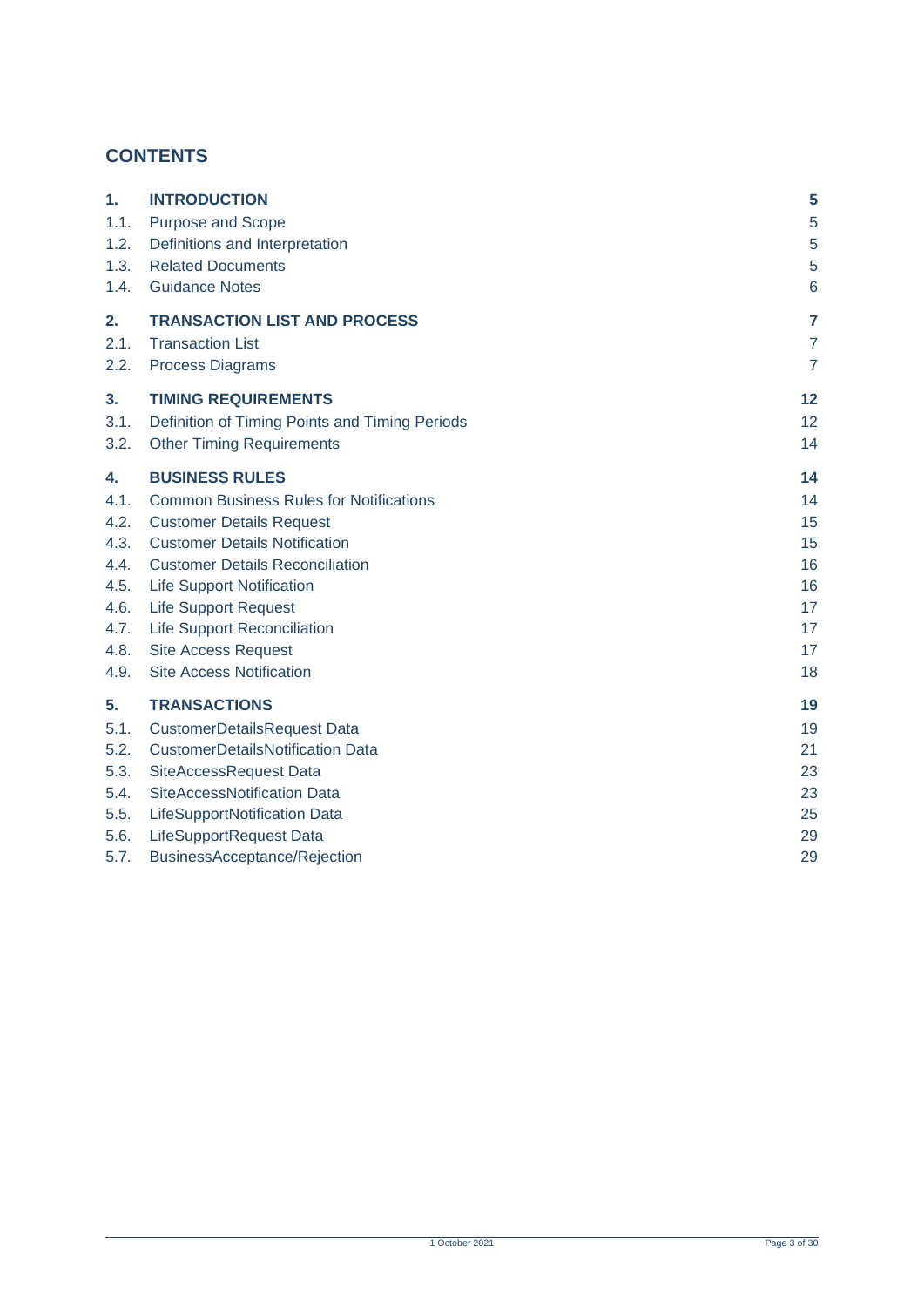# **FIGURES**

| Figure 1: Notifications Process - Generic Notifications Process |    |
|-----------------------------------------------------------------|----|
| Figure 2: Overview of generic request and notification process  |    |
| Figure 3: Overview of Customer Details Reconciliation Process   | 10 |
| Figure 4: Overview of Life Support Reconciliation Process       |    |

# **TABLES**

| <b>Table 1: Related Documents</b>                          | 5               |
|------------------------------------------------------------|-----------------|
| <b>Table 2: Guidance Notes</b>                             | 6               |
| Table 3: Timing Point Definitions                          | 12 <sup>°</sup> |
| <b>Table 4: Timing Period Definitions</b>                  | 12 <sup>2</sup> |
| Table 5: Data Requirements for CustomerDetailsRequest      | 19              |
| Table 6: Data Requirements for CustomerDetailsNotification | 21              |
| Table 7: Data Requirements for SiteAccessRequest           | 23              |
| Table 8: Data Requirements for SiteAccessNotification      | 23              |
| Table 9: Data Requirements for LifeSupportNotification     | 25              |
| Table 10: Data Requirements for LifeSupportRequest         | 29              |
| Table 11: BusinessAcceptance/Rejection                     | 29              |
| <b>Table 12: Business Events</b>                           | 30              |
|                                                            |                 |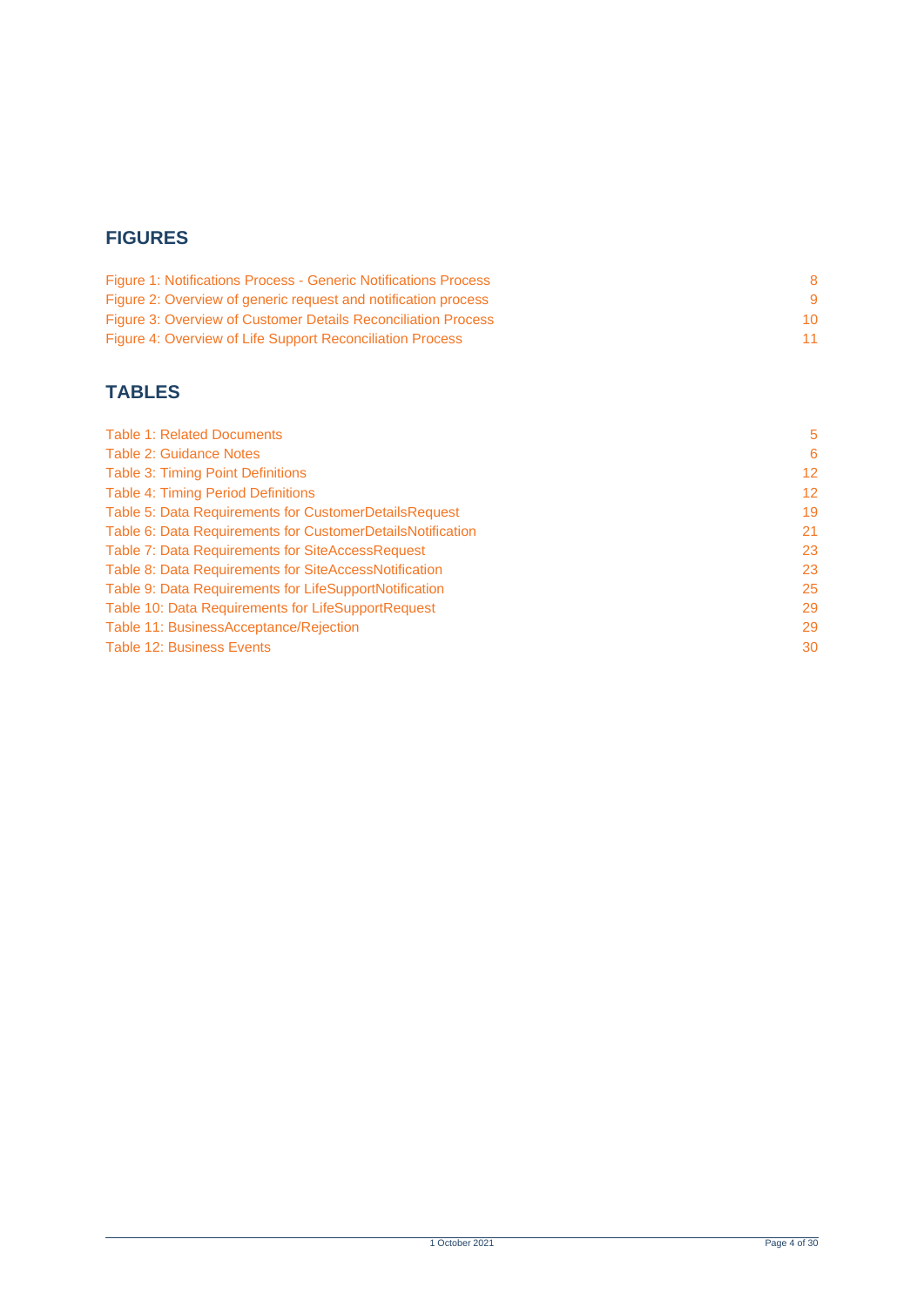# <span id="page-4-0"></span>**1. INTRODUCTION**

### <span id="page-4-1"></span>**1.1. Purpose and Scope**

- (a) This B2B Procedure: Customer and Site Details Notification Process (Procedure) is *published* by AEMO in accordance with clause 7.17.3 of the NER.
- (b) This Procedure specifies the standard process and data requirements for the communication, updates and reconciliation of Customer, Life Support and Site details.
- (c) This Procedure has effect only for the purposes set out in the NER and NERR. All other national and jurisdictional regulatory instruments and codes prevail over this Procedure to the extent of any inconsistency.
- (d) The Life Support Request and the Life Support Notification have been created to enable industry participants to meet their obligations under the NERR. Participants are responsible to ensure that they are meeting their obligations. The AER will be the determining body as to whether participants are meeting their obligations.

### <span id="page-4-2"></span>**1.2. Definitions and Interpretation**

- (a) The Retail Electricity Market Procedures Glossary and Framework:
	- (i) is incorporated into and forms part of this Procedure; and
	- (ii) should be read with this Procedure.
- (b) In the event of any inconsistency between this Procedure and the B2B Procedure: Technical Delivery Specification unless this Procedure provides otherwise, the relevant B2B Technical Delivery Specification shall prevail to the extent of the inconsistency.
- (c) The terms Initiator and Recipient have been used throughout the document to designate the sender and receiver of each transaction. Where a specific role is called out, the transaction should only be sent and received by the designated role (e.g. Current Retailer, DNSP, MPB).
- (d) All times (related to the conduct of the work) refer to the local time for the Site (where the work requested is to be carried out). Local time is inclusive of daylight saving time changes.

# <span id="page-4-3"></span>**1.3. Related Documents**

#### <span id="page-4-4"></span>**Table 1: Related Documents**

| <b>Title</b>                                                     | Location                                                                                                          |
|------------------------------------------------------------------|-------------------------------------------------------------------------------------------------------------------|
| Retail Electricity Market Procedures - Glossary<br>and Framework | http://www.aemo.com.au/Electricity/National-Electricity-Market-<br>NEM/Retail-and-metering/Glossary-and-Framework |
| <b>B2B Procedure Technical Delivery Specification</b>            |                                                                                                                   |
| <b>B2B Procedure Service Order Process</b>                       |                                                                                                                   |
| <b>B2B Procedure Meter Data Process</b>                          |                                                                                                                   |
| <b>B2B Procedure One Way Notification Process</b>                |                                                                                                                   |
| <b>B2B Guide</b>                                                 |                                                                                                                   |
| Metrology Procedure: Part A                                      | http://www.aemo.com.au/Electricity/National-Electricity-Market-<br>NEM/Retail-and-metering                        |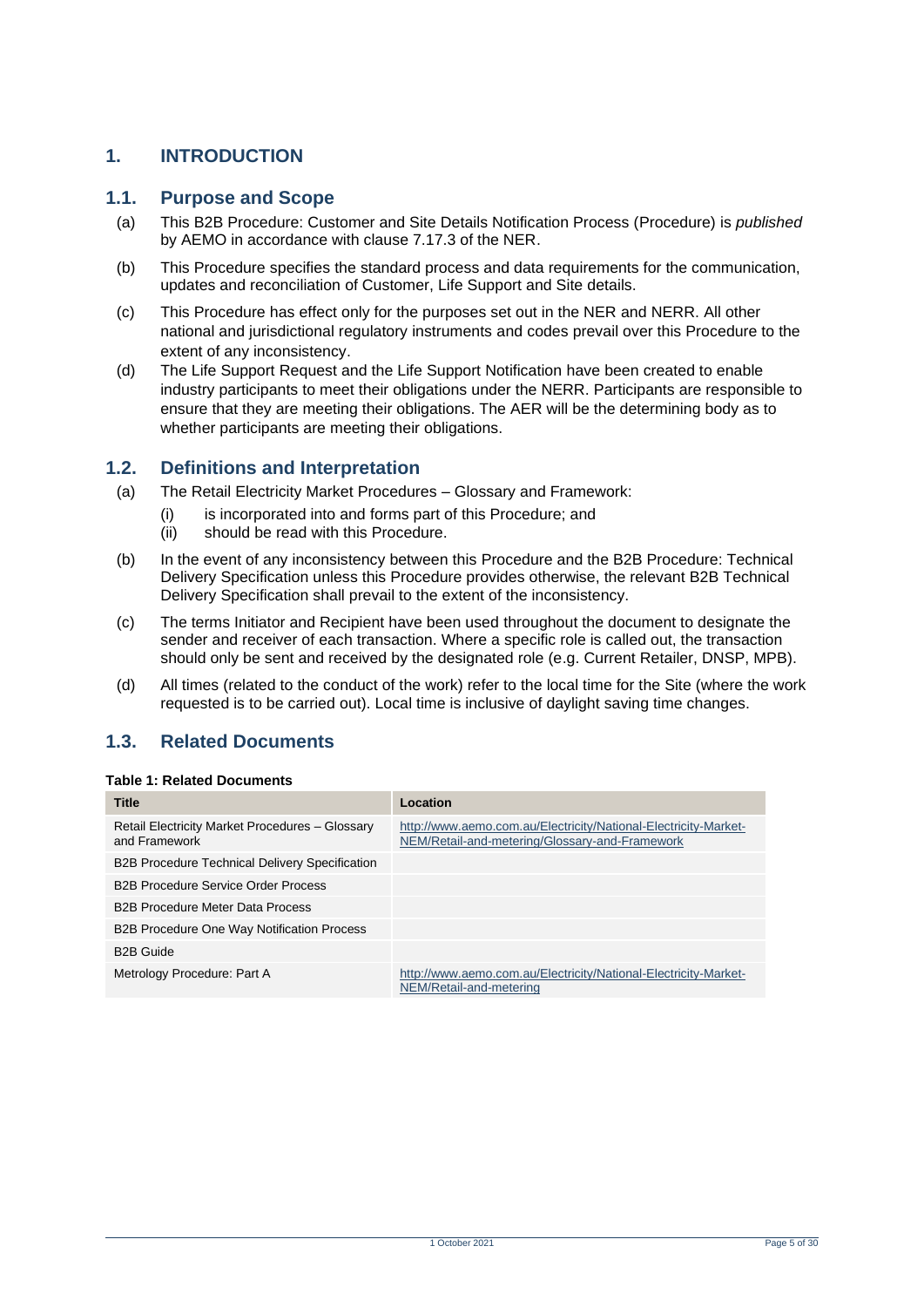# <span id="page-5-0"></span>**1.4. Guidance Notes**

- (a) This document contains Guidance Notes that provides the reader with a reference point where an obligation for services is provided for in the NEM.
- (b) A number of timing requirements that represent common industry practice have also been included. These timings are not associated with the communication of B2B transactions, do not have a head of power and are not enforceable.
- (c) Guidance Notes are indicated by the use of [Guidance Note #] at the commencement of the clause in this procedure and highlighted in grey.
- (d) The table below lists the document or documents for reference.

#### <span id="page-5-1"></span>**Table 2: Guidance Notes**

| Reference          | <b>Document Name</b>                                                                                                      |
|--------------------|---------------------------------------------------------------------------------------------------------------------------|
| [Guidance Note 1]  | This is an accepted or common industry practice that does not reference a specific legal or<br>jurisdictional requirement |
| [Guidance Note 2]  | National Energy Retail Rules (NERR)                                                                                       |
| [Guidance Note 3]  | Service Level Procedure Metering Data Provider Services                                                                   |
| [Guidance Note 4]  | National Electricity Rules (NER)                                                                                          |
| [Guidance Note 5]  | Essential Services Commission (ESC) Electricity Distribution Code (Victoria)                                              |
| [Guidance Note 6]  | Service Level Procedures: Metering Provider Services                                                                      |
| [Guidance Note 7]  | Victorian Electricity Distributors Service & Installation Rules                                                           |
| [Guidance Note 8]  | SA Power Networks Service & Installation Rules                                                                            |
| [Guidance Note 9]  | Electricity Distribution Network Code (Queensland)                                                                        |
| [Guidance Note 10] | Metrology Procedures - Part B                                                                                             |
| [Guidance Note 11] | Electricity Distribution Code (South Australia)                                                                           |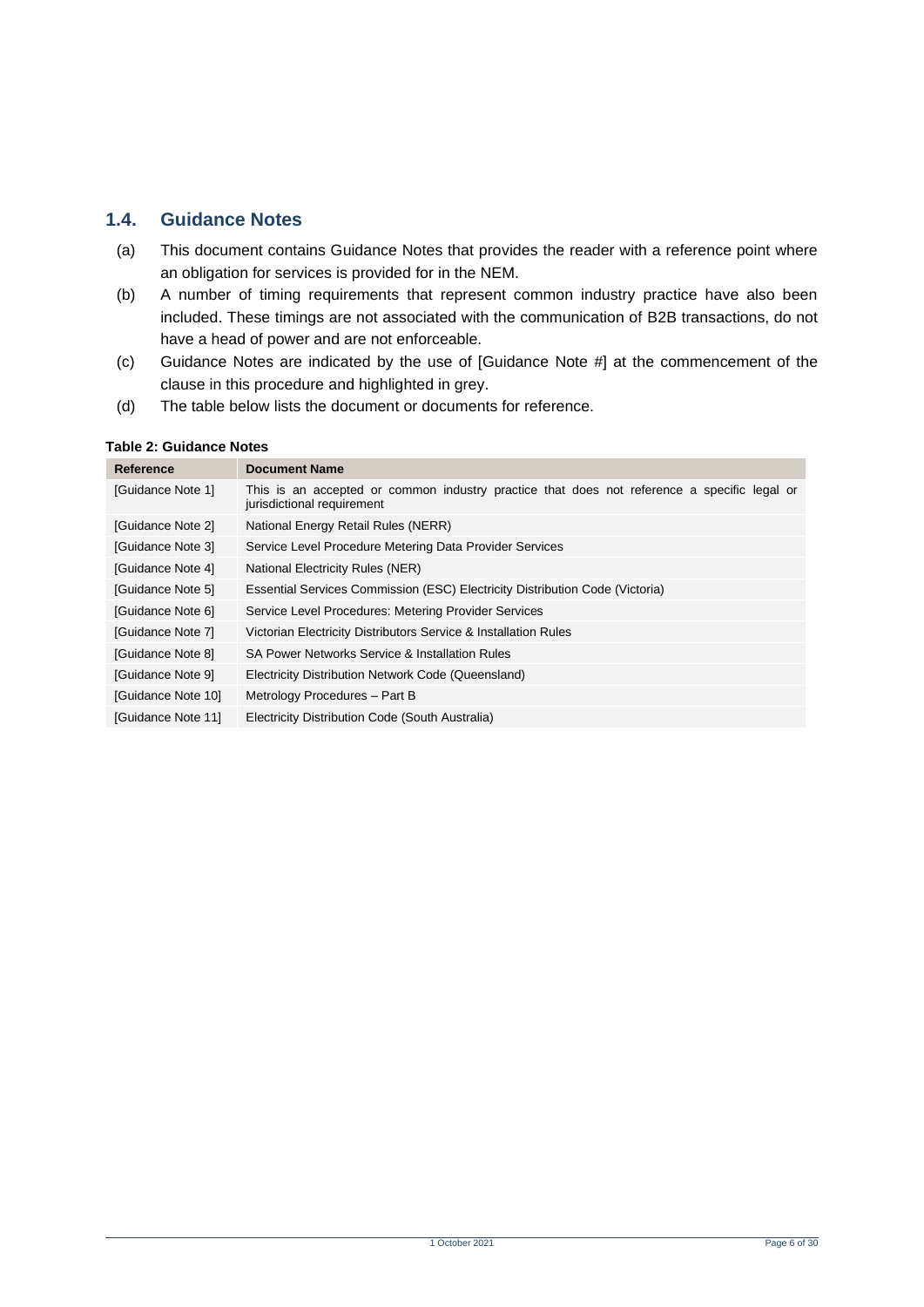# <span id="page-6-0"></span>**2. TRANSACTION LIST AND PROCESS**

# <span id="page-6-1"></span>**2.1. Transaction List**

- (a) Included in this procedure are the following transactions:
	- (i) CustomerDetailsNotification
	- (ii) CustomerDetailsRequest
	- (iii) SiteAccessNotification
	- (iv) SiteAccessRequest
	- (v) LifeSupportNotification
	- (vi) LifeSupportRequest

### <span id="page-6-2"></span>**2.2. Process Diagrams**

- (a) Figures 1-4 show the processes for the provision and reconciliation of Customer, Life Support and Site Access data, including:
	- (i) Where the CustomerDetailsNotification is provided by the Recipient in response to an Initiator's CustomerDetailsRequest. On most occasions, the CustomerDetailsNotification will be provided without an associated CustomerDetailsRequest. In this case, the Initiator will provide the Recipient with the required CustomerDetailsNotification.
	- (ii) Where an Initiator sends a SiteAccessRequest and a Recipient sends a SiteAccessNotification.
	- (iii) Where an Initiator sends a LifeSupportRequest and a Recipient sends a LifeSupportNotification.
	- (iv) Reconciliation of Customer or Life Support Details.
- (b) The triangles at the bottom of Figures 1-4 indicate the timing points for the process.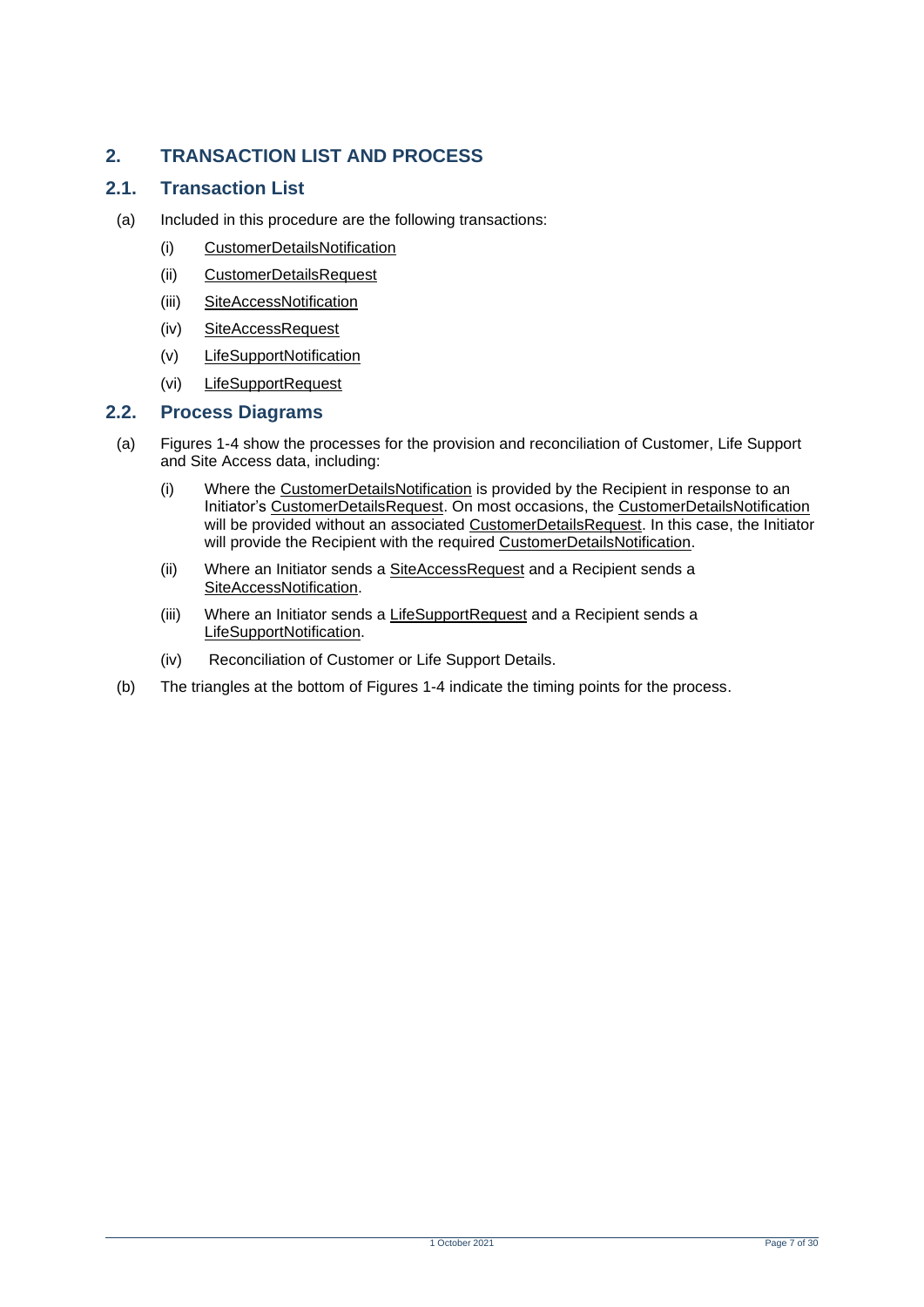#### **Figure 1: Notifications Process - Generic Notifications Process**

<span id="page-7-0"></span>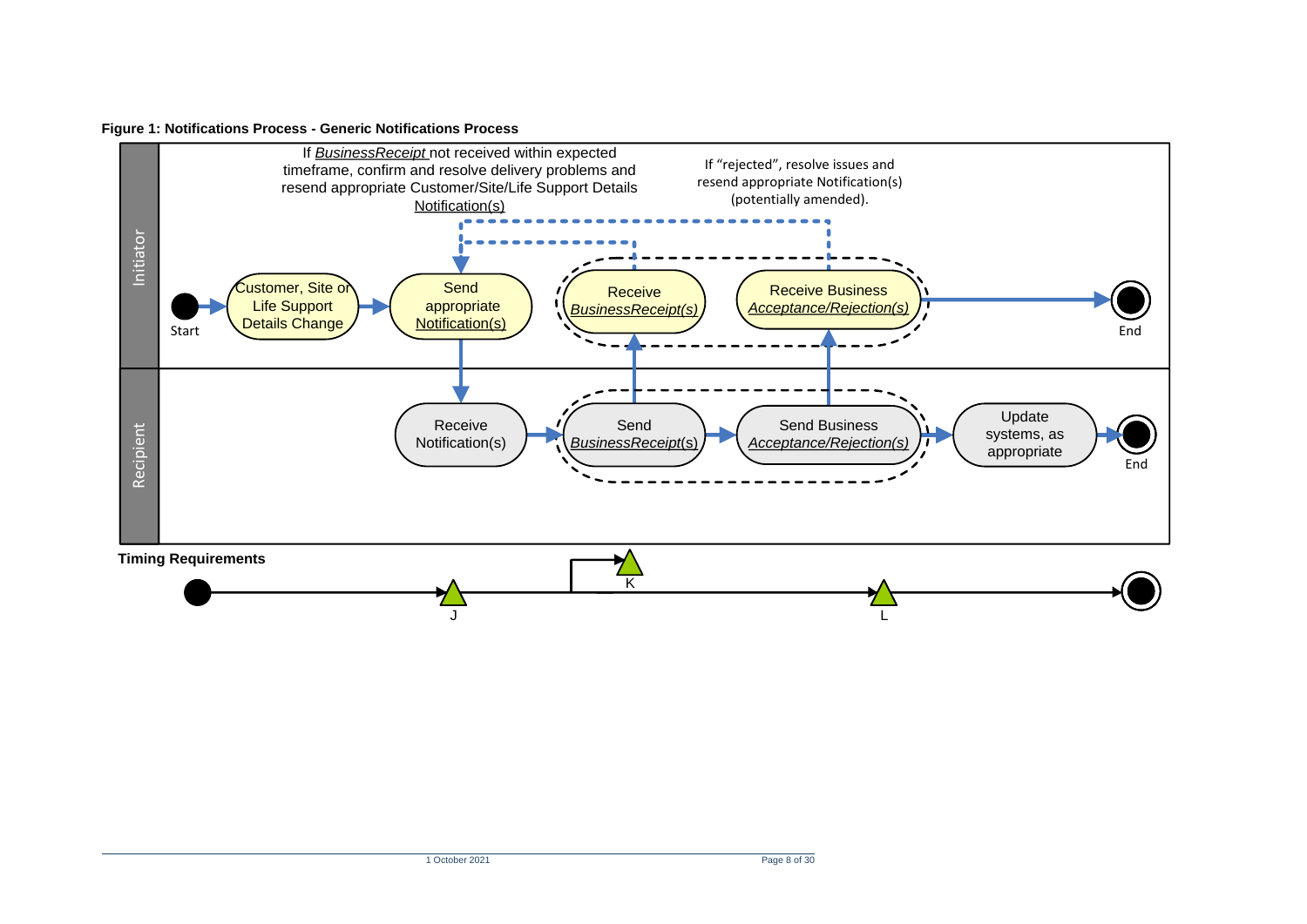

<span id="page-8-0"></span>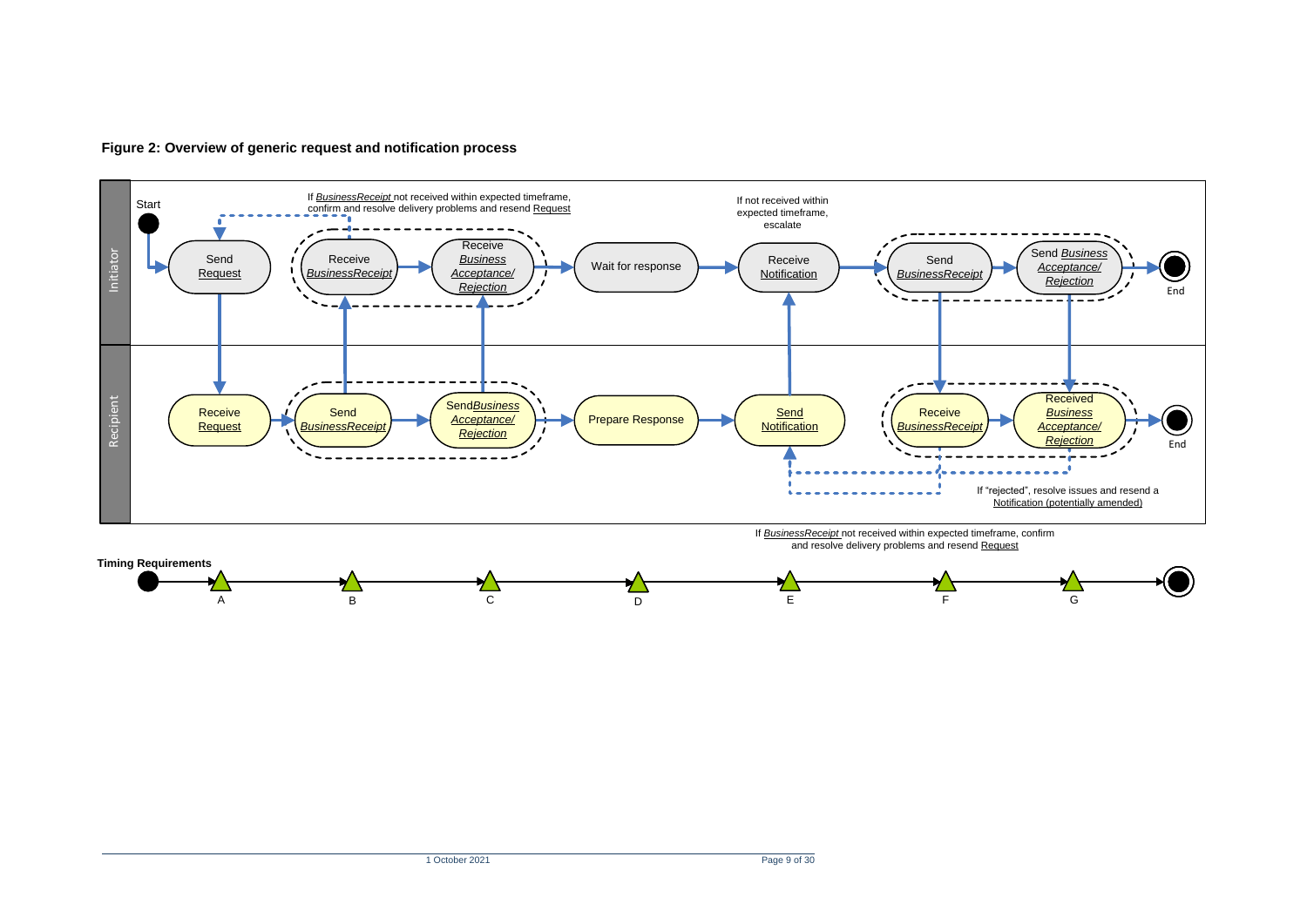<span id="page-9-0"></span>

**Figure 3: Overview of Customer Details Reconciliation Process**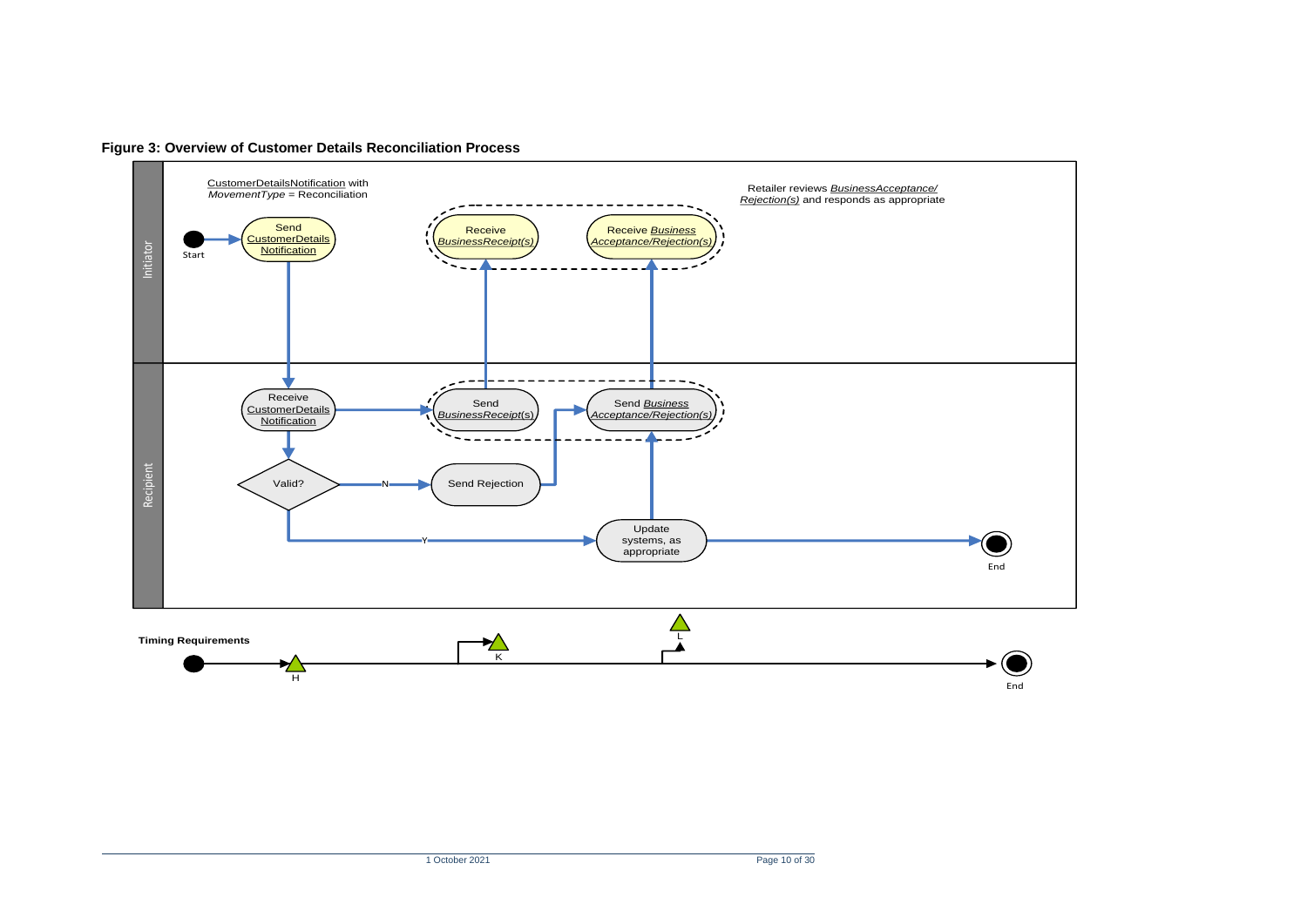<span id="page-10-0"></span>

**Figure 4: Overview of Life Support Reconciliation Process**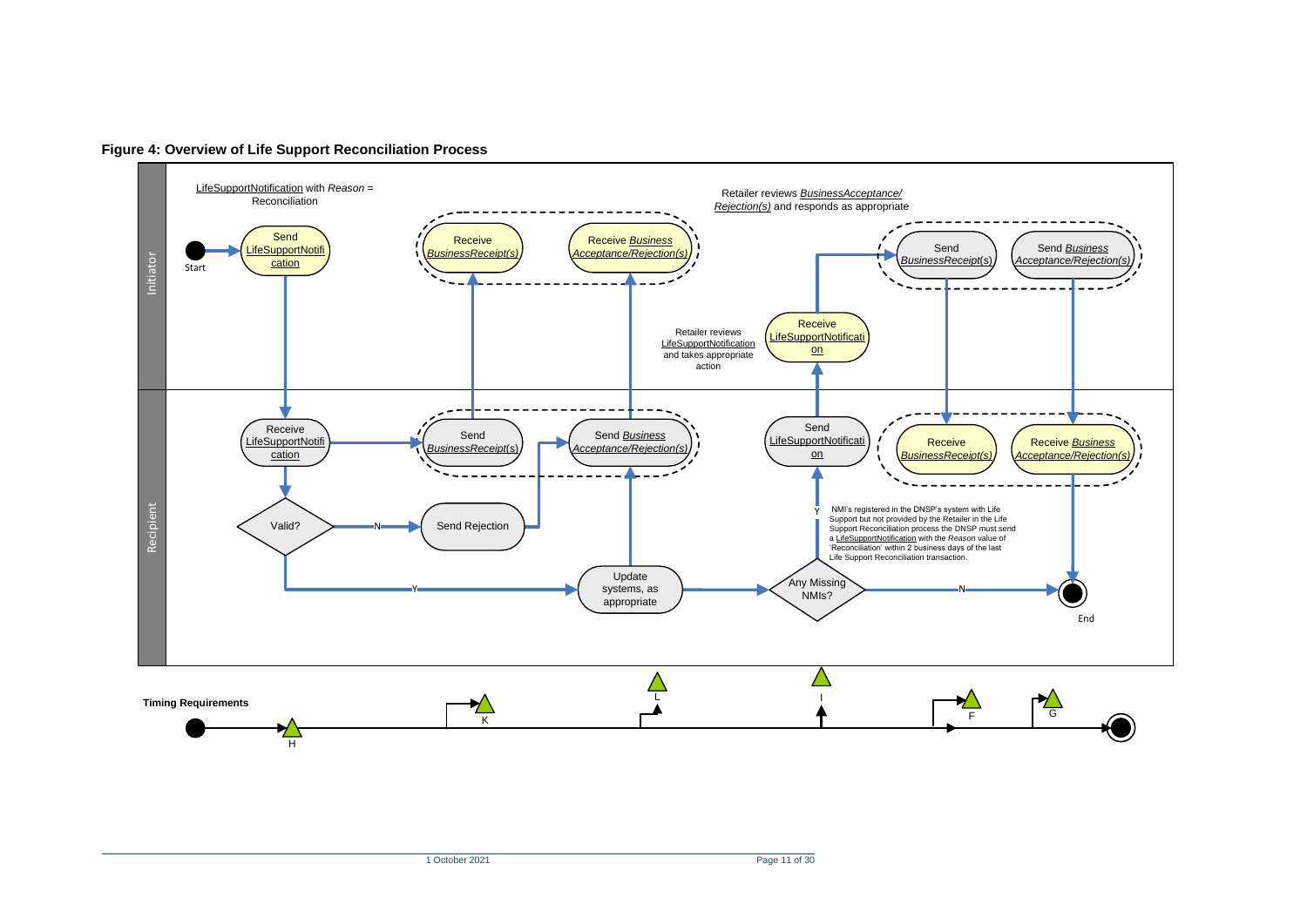# <span id="page-11-0"></span>**3. TIMING REQUIREMENTS**

### <span id="page-11-1"></span>**3.1. Definition of Timing Points and Timing Periods**

- (a) The Timing Points are shown in Figures 1-4.
- (b) The Timing Requirements for the *BusinessReceipt* and the *BusinessAcceptance/Rejection* for all transaction notifications are the same.
- (c) The Timing Requirements for the *BusinessReceipt* and the *BusinessAcceptance/Rejection* for all transaction requests are the same.
- (d) The Timing Points are defined in [Table 3.](#page-11-2)
- (e) For additional Timing Requirements for the Life Support Reconciliation process, refer to section 4.7.

#### <span id="page-11-2"></span>**Table 3: Timing Point Definitions**

| <b>Timing Point</b> | <b>Definition</b>                                                                                                             |
|---------------------|-------------------------------------------------------------------------------------------------------------------------------|
| A                   | When an Initiator issues a Request to a Recipient.                                                                            |
| B                   | When an Initiator receives a <b>BusinessReceipt</b> for a Request from the Recipient.                                         |
| C                   | When an Initiator receives a BusinessAcceptance/Rejection for a Request from the Recipient.                                   |
| D                   | When the Request has been actioned.                                                                                           |
| Ε                   | When the Recipient sends a Notification to the Initiator.                                                                     |
| F                   | When the Recipient receives a Business Receipt for a Notification from the Initiator.                                         |
| G                   | When the Recipient receives a BusinessAcceptance/Rejection for a Notification from the Initiator.                             |
| H                   | When the Initiator issues a Customer Details Reconciliation or Life Support Reconciliation to a Recipient.                    |
| ı                   | When the Recipient issues a LifeSupportNotification to an Initiator about a Life Support Reconciliation<br>under section 4.7. |
| J                   | When the Initiator sends a Notification to the Recipient.                                                                     |
| K                   | When the Initiator receives a <i>BusinessReceipt</i> for a Notification from the Recipient.                                   |
| L                   | When the Initiator receives a BusinessAcceptance/Rejection for a Notification from the Recipient.                             |
|                     |                                                                                                                               |

#### (f) The Timing Periods are defined in Table 4:

#### <span id="page-11-3"></span>**Table 4: Timing Period Definitions**

| <b>Timing Period</b>                         | <b>Description of Timing Period</b>                                                                                                                                                                                  | <b>Usage</b>                                                                                                                                                                                                                                                                  |
|----------------------------------------------|----------------------------------------------------------------------------------------------------------------------------------------------------------------------------------------------------------------------|-------------------------------------------------------------------------------------------------------------------------------------------------------------------------------------------------------------------------------------------------------------------------------|
| BusinessReceipts for<br>Requests             | From the sending of the<br>Request by the Initiator to the<br>receipt of the BusinessReceipt<br>for the Request from the<br>Recipient.<br>Commences at Timing Point A<br>and ends at Timing Point B.                 | Used by the Initiator to determine whether a Request<br>has been received and can be read.<br>If the Business Receipt has not been received before this<br>period expires, the Initiator may escalate the non-receipt,<br>resend the original request, or do both.            |
| BusinessAcceptance/Rejection<br>for Requests | From the sending of the<br>Request by the Initiator to the<br>receipt of the<br>BusinessAcceptance/Rejection<br>for the Request from the<br>Recipient.<br>Commences at Timing Point A<br>and ends at Timing Point C. | Used by the Initiator to determine whether a Request<br>has been accepted (and will subsequently be actioned<br>by the Recipient).<br>If the BusinessAcceptance/Rejection has not been<br>received before this period expires, the Initiator may<br>escalate the non-receipt. |
| Providing a<br>CustomerDetailsNotification   | From receipt of the<br>CustomerDetailsRequest to<br>the sending of the<br>CustomerDetailsNotification by<br>the Recipient.<br>Commences at Timing Point A<br>and ends at Timing Point E.                             | If the CustomerDetailsNotification has not been received<br>before this period expires, the Initiator may escalate the<br>non-receipt.                                                                                                                                        |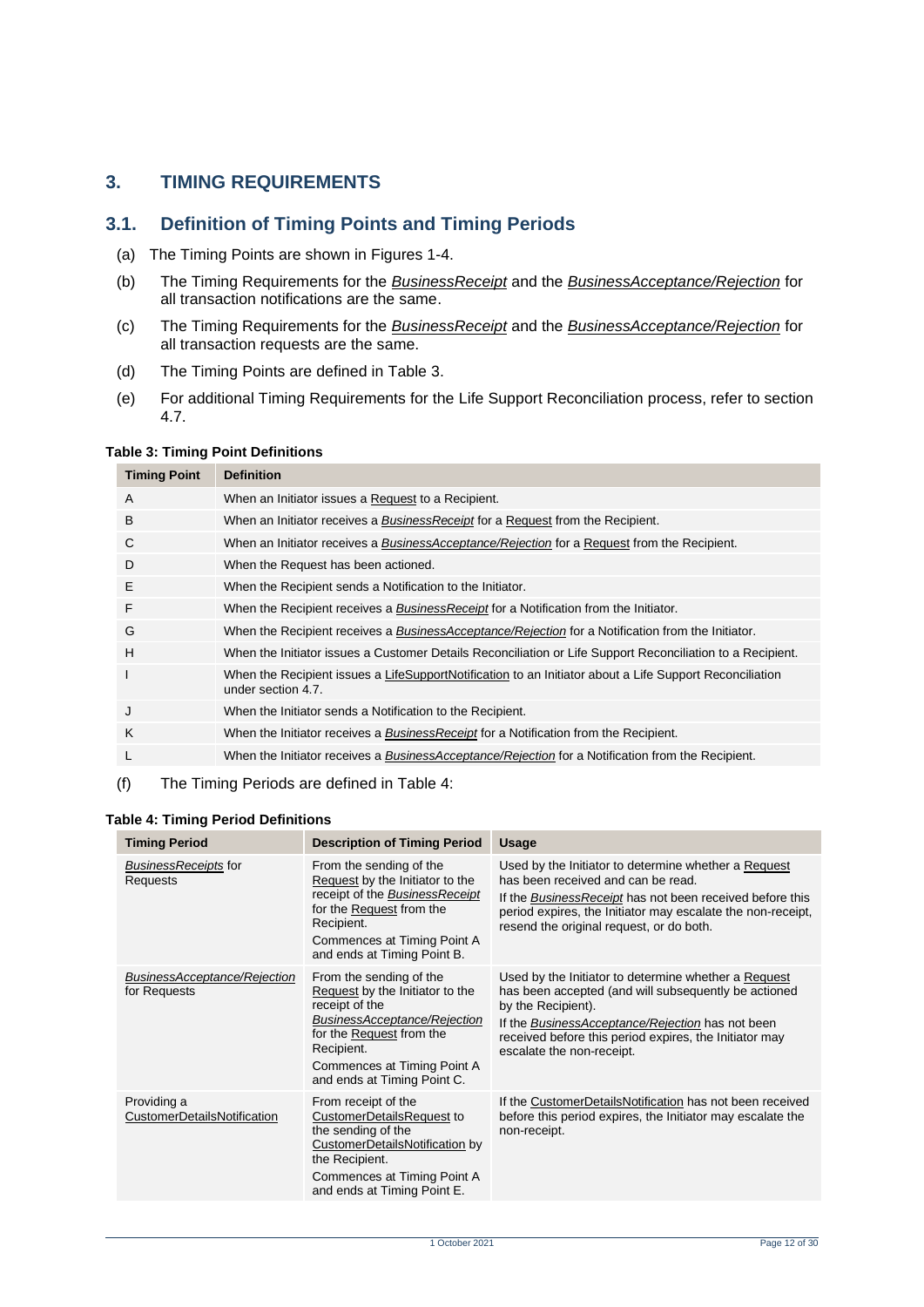| <b>Timing Period</b>                                                                                        | <b>Description of Timing Period</b>                                                                                                                                                                                           | <b>Usage</b>                                                                                                                                                                                                                                                                      |
|-------------------------------------------------------------------------------------------------------------|-------------------------------------------------------------------------------------------------------------------------------------------------------------------------------------------------------------------------------|-----------------------------------------------------------------------------------------------------------------------------------------------------------------------------------------------------------------------------------------------------------------------------------|
| Providing a                                                                                                 |                                                                                                                                                                                                                               |                                                                                                                                                                                                                                                                                   |
| SiteAccessNotification                                                                                      | From receipt of the<br>SiteAccessRequest to the<br>sending of the<br>SiteAccessNotification by the<br>Recipient.<br>Commences at Timing Point A<br>and ends at Timing Point E.                                                | If the SiteAccessNotification has not been received<br>before this period expires, the Initiator may escalate the<br>non-receipt.                                                                                                                                                 |
| Providing a<br>LifeSupportNotification                                                                      | From receipt of the<br>LifeSupportRequest to the<br>sending of the<br>LifeSupportNotification by the<br>Recipient.<br>Commences at Timing Point A<br>and ends at Timing Point E.                                              | If the LifeSupportNotification has not been received<br>before this period expires, the Initiator may escalate the<br>non-receipt.                                                                                                                                                |
| <b>BusinessReceipts for</b><br><b>Notifications</b>                                                         | From the sending of the<br>Notification by the Recipient to<br>the receipt of a<br>BusinessReceipt for the<br>Notification from the Initiator.<br>Commences at Timing Point E<br>and ends at Timing Point F.                  | Used by the Recipient to determine whether a<br>Notification has been received and can be read.<br>If the Business Receipt has not been received before this<br>period expires, the Recipient may escalate the non-<br>receipt, resend the original notification, or do both.     |
| BusinessAcceptance/Rejection<br>for Notifications                                                           | From the sending of the<br>Notification by the Recipient to<br>the receipt of a<br>BusinessAcceptance/Rejection<br>for the Notification from the<br>Initiator.<br>Commences at Timing Point E<br>and ends at Timing Point G.  | Used by the Recipient to determine whether the<br>response has been accepted by the Initiator and the<br>request can be closed.<br>If the <b>BusinessAcceptance/Rejection</b> has not been<br>received before this period expires, the Recipient may<br>escalate the non-receipt. |
| <b>BusinessReceipts for</b><br><b>Notifications</b>                                                         | From the sending of the<br>Notification by the Initiator to<br>the receipt of a<br>BusinessReceipt for the<br>Notification from the Recipient.<br>Commences at Timing Point J<br>and ends at Timing Point K.                  | Used by the Initiator to determine whether a Notification<br>has been received and can be read.<br>If the Business Receipt has not been received before this<br>period expires, the Initiator may escalate the non-receipt,<br>resend the original notification, or do both.      |
| BusinessAcceptance/Rejection<br>for Notifications                                                           | From the sending of the<br>Notification by the Initiator to<br>the receipt of a<br>BusinessAcceptance/Rejection<br>for the Notification from the<br>Recipient.<br>Commences at Timing Point J<br>and ends at Timing Point L.  | Used by the Initiator to determine whether the response<br>has been accepted by the Recipient and the request can<br>be closed.<br>If the <b>BusinessAcceptance/Rejection</b> has not been<br>received before this period expires, the Initiator may<br>escalate the non-receipt. |
| Providing a<br>LifeSupportNotification as part<br>of a Life Support<br>Reconciliation under section<br>4.7. | From the initiation of the Life<br>Support Reconciliation to<br>when the Recipient is<br>expected to raise any<br>LifeSupportNotifications to the<br>Initiator.<br>Commences at Timing Point H<br>and ends at Timing Point I. | Used by the Recipient to send a LifeSupportNotifications<br>for NMIs with Life Support but were not provided by the<br>Initiator in the Life Support Reconciliation.                                                                                                              |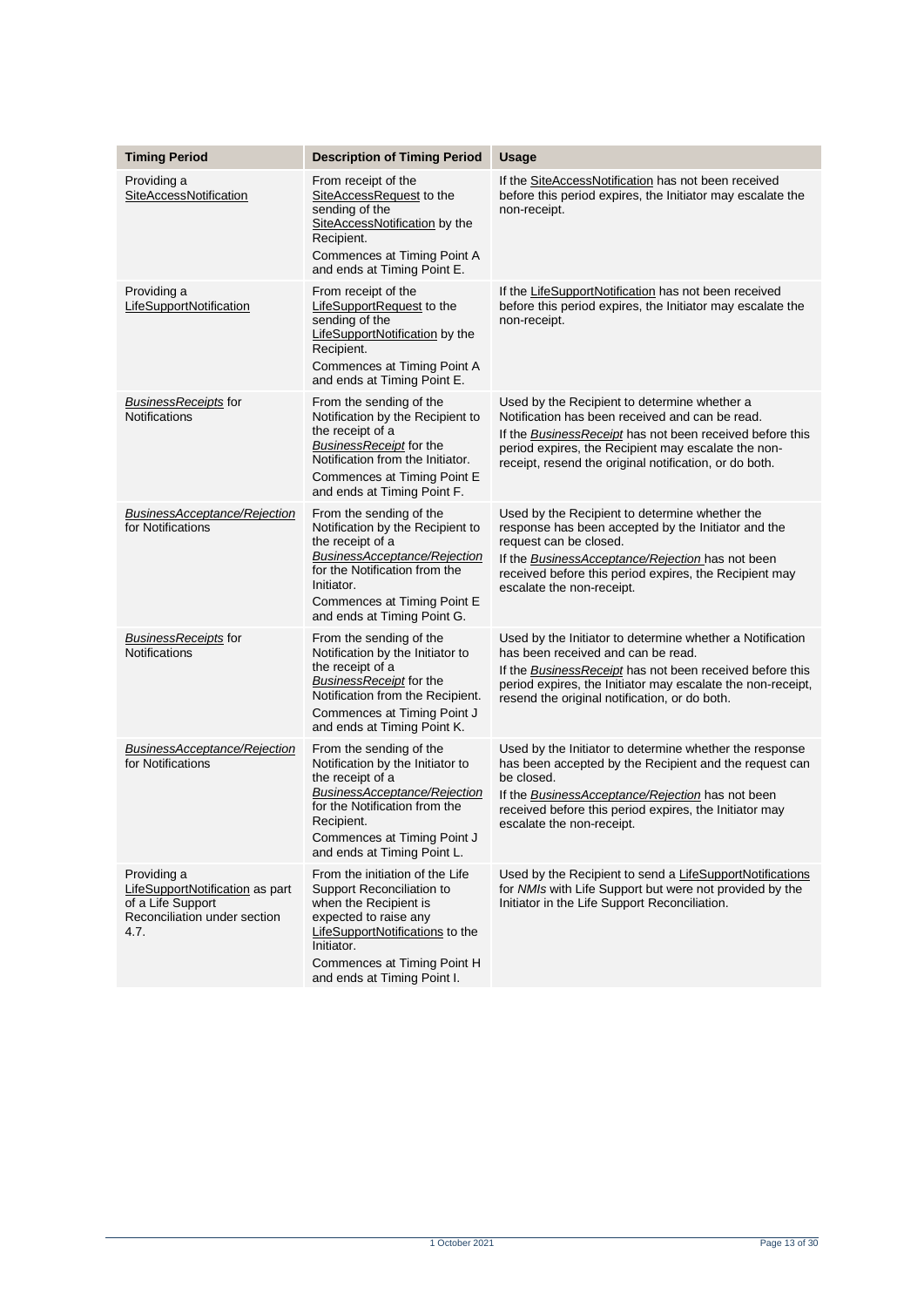# <span id="page-13-0"></span>**3.2. Other Timing Requirements**

- <span id="page-13-3"></span>(a) [Guidance Note 1] Timing requirements for the CustomerDetailsNotification, LifeSupportNotification and SiteAccessNotification can be agreed between the Initiator and the Recipient.
- (b) Timing requirement for *BusinessReceipts* is set out in the B2B Procedure Technical Delivery Specification.
- (c) Timing requirement for *BusinessAcceptance/Rejection* for Notifications is set out in the B2B Procedure Technical Delivery Specification.
- (d) [Guidance Note 2] Subject to clause [\(a\),](#page-13-3) the Retailer provides a CustomerDetailsNotification within two Business Days of receiving the CustomerDetailsRequest.
- (e) [Guidance Note 2] In the absence of a relevant request, the CustomerDetailsNotification and/or SiteAccessNotification must be provided within one business day of the relevant data being updated or changed.
- (f) [Guidance Note 1] A Current Retailer must send a CustomerDetailsNotification within five business days of the following events:
	- (i) following the completion of the CATS change of retailer process.
	- (ii) for a new connection, once the site has been energised.

Refer to Timing Requirement for Sending CustomerDetailsRequests.

- (g) [Guidance Note 1] In the absence of a CustomerDetailsNotification and following receipt of the completion of the CATS Change Retailer transaction, the Initiator may send a CustomerDetailsRequest for a *NMI* after the fifth business day.
- (h) [Guidance Note 1] In the absence of a CustomerDetailsNotification and following notification of an energised *NMI*, the Initiator may send a CustomerDetailsRequest after the fifth business day.

# <span id="page-13-1"></span>**4. BUSINESS RULES**

### <span id="page-13-2"></span>**4.1. Common Business Rules for Notifications**

- (a) The Initiator must only send a single daily Notification of each type (where relevant) covering all changes made to the *NMI's* details that day, ensuring the most recent details are provided. This restriction does not apply to the LifeSupportNotification.
- (b) For the purposes of registration and deregistration or updating of life support details between Retailers and DNSP's, the parties must use the LifeSupportNotification and not the CustomerDetailsNotification.
- (c) Prior to sending a LifeSupportRequest, it is expected that the prospective Retailer has obtained consent from the customer.
- (d) The Initiator must provide all available information that they hold for each Notification transaction, not just information changes. Non-completion of non-Mandatory fields, is taken to mean that the Initiator does not have the absent information or cannot supply it under the Privacy Act.
- (e) It is within a Recipient's sole discretion as to whether they decide to update their records on the basis of the information provided by the Initiator.
- (f) A ServiceOrderRequest does not replace the need to send relevant Notifications. For example, a Re-energisation ServiceOrderRequest, which includes *Hazards*, does not replace the SiteAccessNotification that would provide the same information. The information in the ServiceOrderRequest is treated as pertinent to the work requested only, and the SiteAccessNotification is treated as the official, enduring update.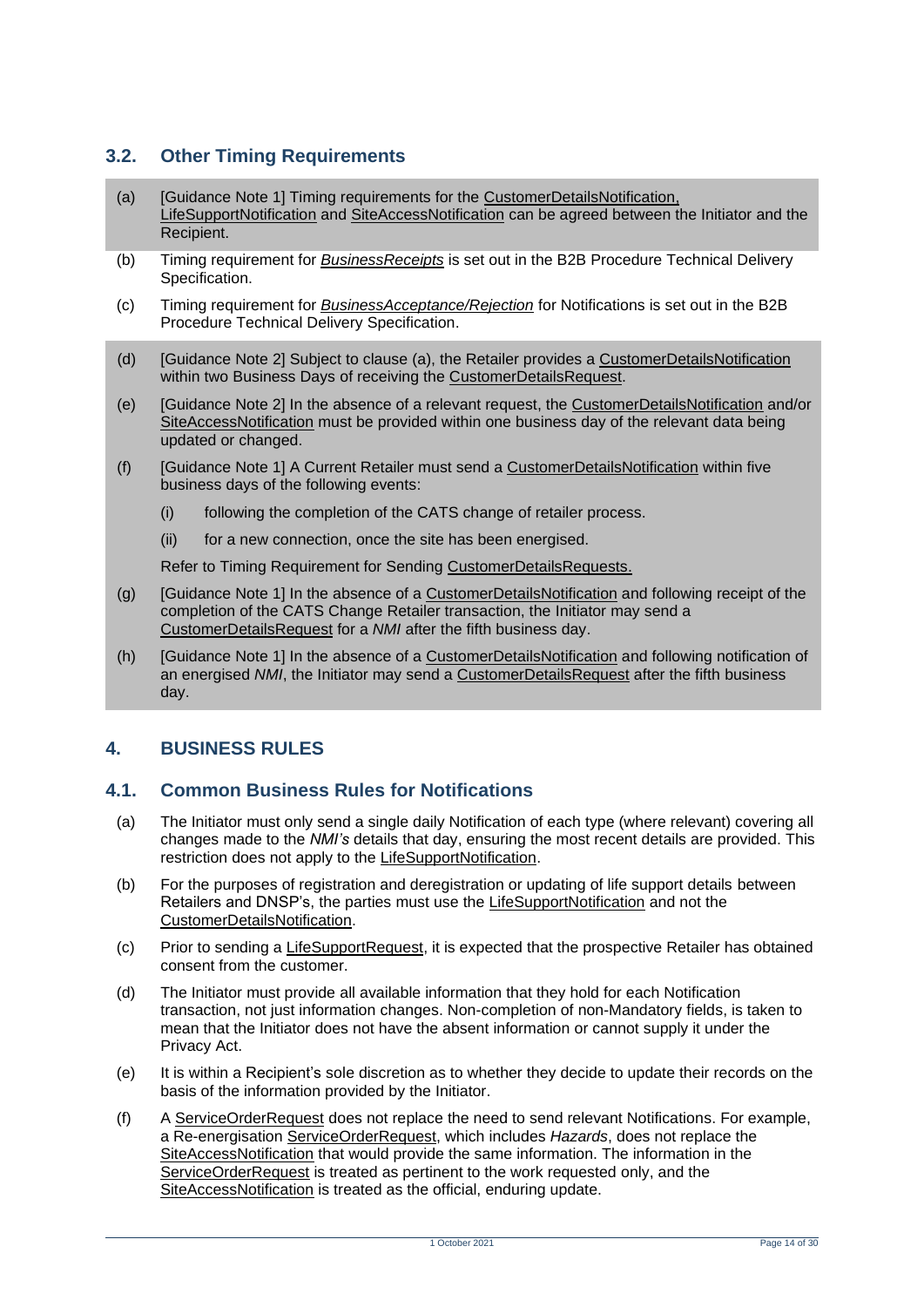- (g) The Initiator must only send updates where the Customer or Initiator initiated the Changes. The Initiator must not send updates based on information received from MSATS or other Participants. This prevents the cyclical transmission of information. The current Retailer may send a new or amended CustomerDetailsNotification in response to receiving the LifeSupportNotification from the DNSP.
- (h) The details provided in a CustomerDetailsNotification and SiteAccessNotification must be the current details as at the date and time that the Notification was generated. The *LastModifiedDateTime* may be historical in certain situations. For Life Support changes refer to section 4.5 and 4.6.
- (i) If the Recipient does not accept the information provided by the Initiator, they must send a *BusinessAcceptance/Rejection* with an appropriate *EventCode* and details of the Initiator's data being rejected.
- (j) [Guidance Note 1] The Initiator must investigate and provide an updated notification where necessary within 5 business days upon receiving a rejection of a notification transaction.

# <span id="page-14-0"></span>**4.2. Customer Details Request**

- (a) [Guidance Note 1] An Initiator sends a CustomerDetailsRequest when they reasonably believes that the information in the CustomerDetailsNotification has not been previously provided in a Notification transaction or that the information they hold is or may be incorrect.
- (b) [Guidance Note 2 and Guidance Note 4] Any authorised party entitled to the information can generate a CustomerDetailsRequest to the Current Retailer for the *NMI*.
- (c) An Initiator must only send a maximum of one CustomerDetailsRequest per *NMI* per day.
- (d) The Current Retailer must provide a CustomerDetailsNotification in response to a valid CustomerDetailsRequest from a DNSP or any other Initiator where agreed.
- (e) If parties wish to obtain mass updates of information, parties must reach agreement to use this transaction.

# <span id="page-14-1"></span>**4.3. Customer Details Notification**

#### **4.3.1. Initiating a Customer Details Notification**

(a) The Initiator of the CustomerDetailsNotification will always be the Current Retailer.

- (b) [Guidance Note 2] The Current Retailer must confirm the specific contact for the management of outages and supply issues for each *NMI* and provide this information via the CustomerDetailsNotification.
- (c) [Guidance Note 2 and 5] The Current Retailer must send the relevant Notifications to the DNSP whenever they become aware of changes in customer information.
- (d) [Guidance Note 1] The Current Retailer must send the relevant Notifications to Recipient(s) as agreed whenever they become aware of changes in customer information.
- (e) [Guidance Note 2] Where the requirements for Life Support are no longer appropriate (for example an occupier no longer meets the requirements to be classified as a Life Support customer) a Retailer must send a CustomerDetailsNotification containing NMI, *LastModifiedDateTime*, a *MovementType* value of "Update" and *SensitiveLoad* value updated as per clause 4.3.2. This does not negate the requirement to send an updated LifeSupportNotification.
- (f) Current Retailers may send a CustomerDetailsNotification to other Recipients as agreed.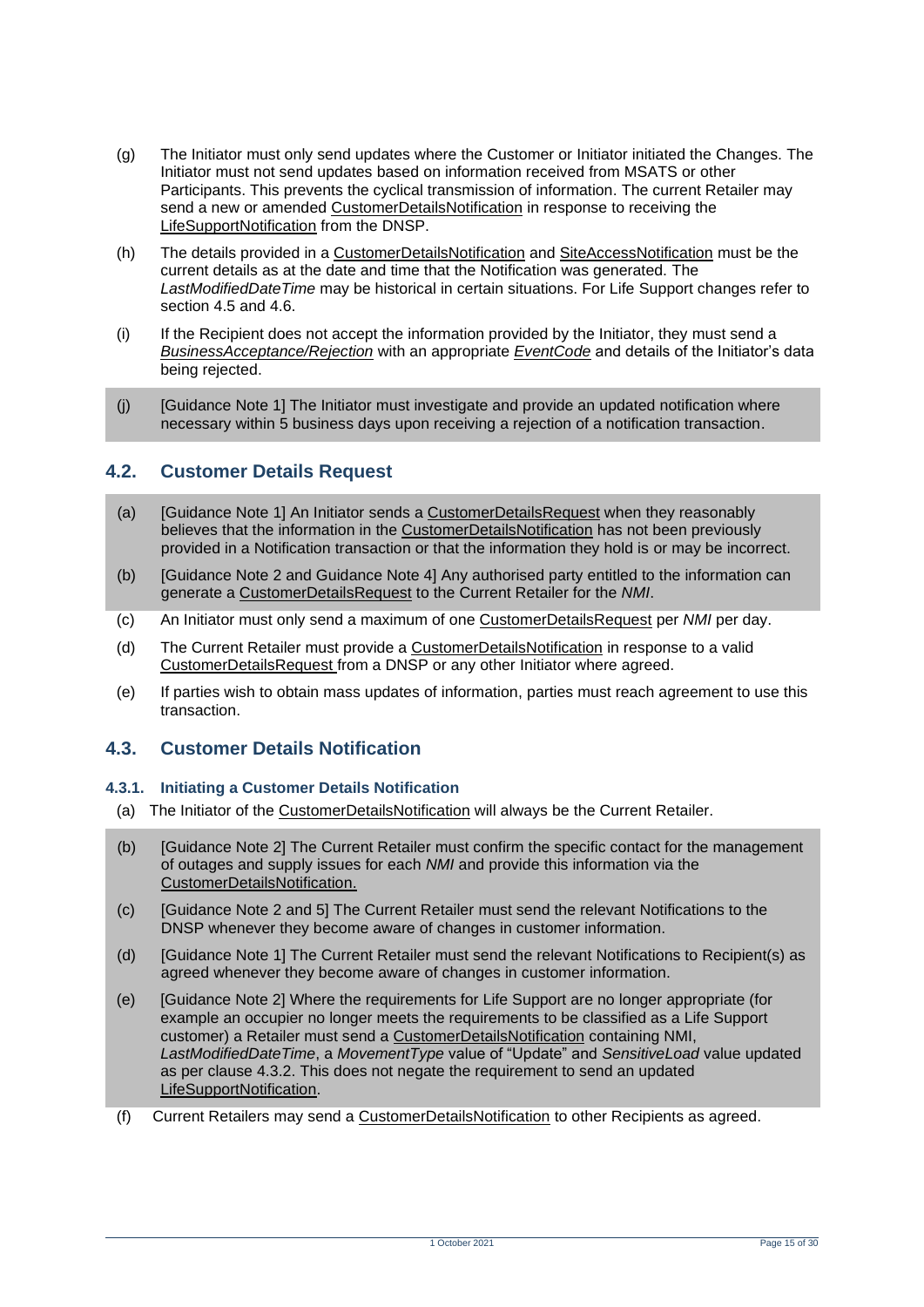#### **4.3.2. Sensitive Load Field**

- (a) Where life support is required at the premise the SensitiveLoad field must have a value of 'Life Support'. For the registration, update and deregistration of Life Support refer to Life Support Notification sections 4.1(b), 4.3.1(e), and 4.5.
- (b) Where the initiator reasonably believes there are economic, health or safety issues associated with loss of supply to the NMI, the SensitiveLoad field should have a value of 'Sensitive Load'.
- (c) If neither of the above conditions apply then the SensitiveLoad field should have a value of 'None'.

#### **4.3.3. Vacant Sites**

(a) [Guidance Note 2] If a Site is vacant, the Initiator must send a CustomerDetailsNotification containing *NMI, LastModifiedDateTime*, a *MovementType* value of 'Site Vacant' and *SensitiveLoad* of 'None' to the relevant Recipient who may update their records accordingly.

### <span id="page-15-0"></span>**4.4. Customer Details Reconciliation**

- (a) Current Retailers can agree with any party to conduct regular reconciliations.
- (b) If parties agree to use the B2B Procedures for the purposes of Customer Details Reconciliation, the following applies:
	- i. The Customer Details Reconciliation must use the CustomerDetailsNotification with *MovementType* of 'Reconciliation'.
	- ii. The use of *BusinessAcceptance/Rejections* for the Customer Details Reconciliation will be a subset to that used for the CustomerDetailsNotification. The Recipient can only reject for reasons as specified in Table 12.
	- iii. A Customer Details Reconciliation transaction does not replace the requirement for the Notification of changes in customer information, as described in the CustomerDetailsNotification process.

### <span id="page-15-1"></span>**4.5. Life Support Notification**

- (a) The initiator of the LifeSupportNotification can be a Current Retailer, prospective Retailer or a DNSP.
- (b) [Guidance Note 2] Where the DNSP or Retailer is informed by a customer that they require life support or there are changes to the life support information or requirement, they must advise the other party using the LifeSupportNotification with the information defined in Table 9.
- (c) [Guidance Note 2] Following a change of Retailer, where the DNSP is the registration process owner, the DNSP must send the Current Retailer a LifeSupportNotification.
- (d) [Guidance Note 2] Where the Retailer or DNSP has completed the deregistration process for a Life Support customer they must send the other party an updated LifeSupportNotification.
- (e) [Guidance Note 1] In the absence of a relevant request, the LifeSupportNotification must be provided within one business day of the relevant data being updated or changed.
- (f) [Guidance Note 1] Where the prospective Retailer has provided a LifeSupportNotification to the DNSP and life support registration is no longer required:
	- (i) The prospective Retailer must send the DNSP an updated LifeSupportNotification and
	- (ii) The DNSP may update their records accordingly.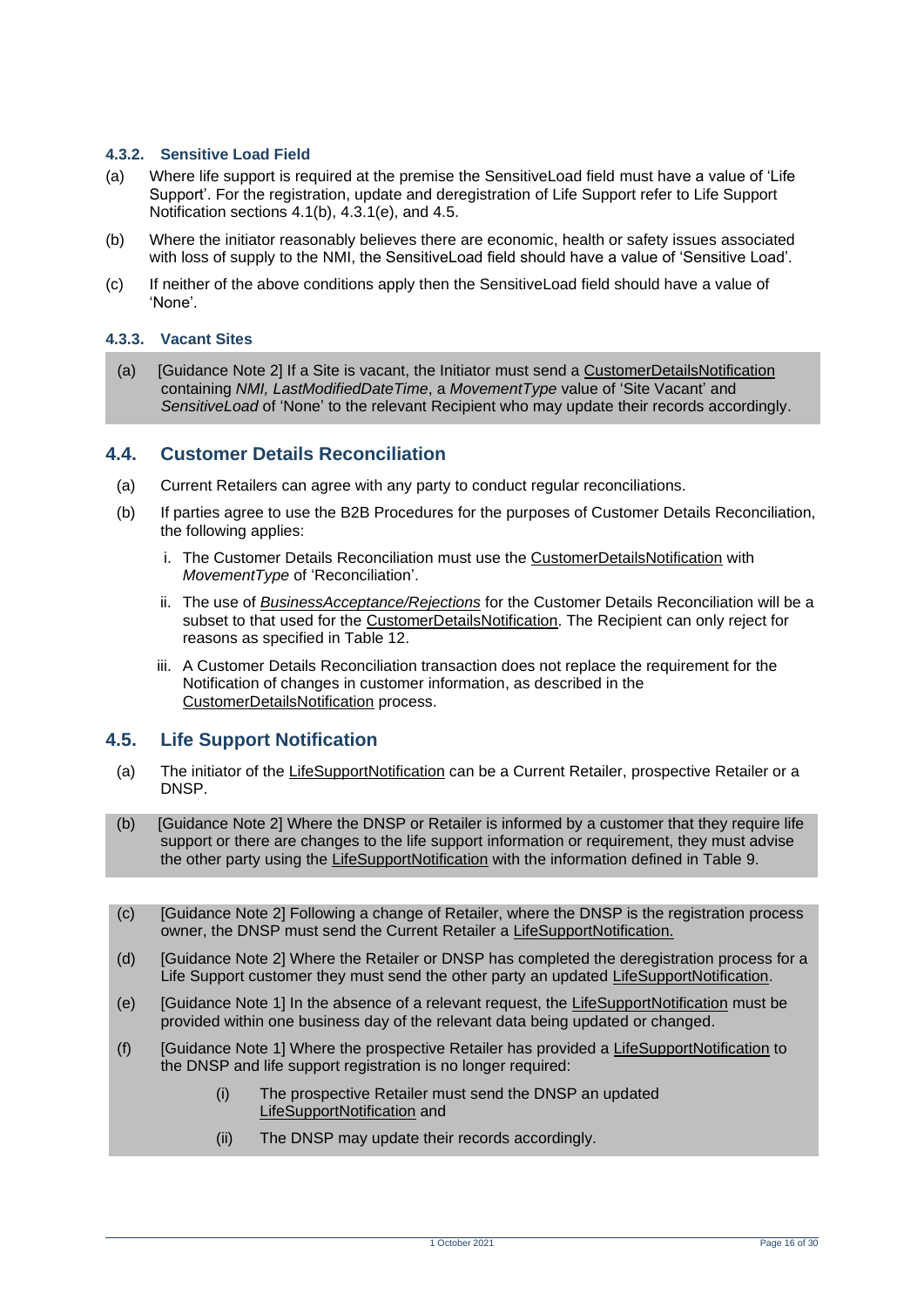# <span id="page-16-0"></span>**4.6. Life Support Request**

- (a) [Guidance Note 2] Where a Retailer or DNSP requires a confirmation of a current life support status at a *NMI* they may send a LifeSupportRequest to the other party.
- (b) [Guidance Note 2] The Recipient of a valid LifeSupportRequest must provide a LifeSupportNotification and use best endeavours to respond within 2 business days and no later than 5 business days.
- (c) If a LifeSupportNotification is not received within 5 business days the Initiator may contact the Recipient.
- (d) The party responding to a LifeSupportRequest does not need to be the registration process owner.
- (e) An initiator must only send a maximum of one LifeSupportRequest per *NMI* per day.
- (f) If parties wish to obtain mass updates of information, parties must reach an agreement to use this transaction.

# <span id="page-16-1"></span>**4.7. Life Support Reconciliation**

- (a) Current Retailers can agree with any party to conduct regular reconciliations.
- (b) [Guidance Note 1] Current Retailers and DNSPs must conduct a reconciliation of Life Support Details for NMIs with Life Support customers at least quarterly.
- (c) Where agreed between Participants, the Life Support Reconciliation process may be conducted more frequently.
- (d) The Current Retailer and DNSP must agree to the timing of the Life Support Reconciliation process.
- (e) The Current Retailer must conduct the Life Support Reconciliation process with the DNSP for current and future registrations. The Life Support Reconciliation process must use the LifeSupportNotification with *Reason* of 'Reconciliation'.
- (f) The use of *BusinessAcceptance/Rejections* for the Life Support Reconciliation process will be as detailed for All Notifications in Table 12. The DNSP can only reject for reasons as specified in Table 12.
- (g) For *NMI*s registered in the DNSP's system with Life Support but not provided by the Current Retailer in the Life Support Reconciliation process the DNSP must send a LifeSupportNotification with the *Reason* value of 'Reconciliation' within 2 business days of the last Life Support Reconciliation transaction being received.
- (h) If no LifeSupportNotifications with *Reason* value 'Reconciliation' have been received by the Current Retailer from the DNSP after 2 business days of sending the last Life Support Reconciliation transaction, the Life Support Reconciliation process is considered to have been completed.
- (i) A Life Support Reconciliation transaction does not replace the requirement for the Notification of changes in Life Support information, as described in the LifeSupportNotification process.

### <span id="page-16-2"></span>**4.8. Site Access Request**

- (a) [Guidance Note 2 and Guidance Note 4] Any authorised party entitled to the information can generate a SiteAccessRequest to another related party for the *NMI*.
- (b) An Initiator must only send a maximum of one SiteAccessRequest per *NMI* per day.
- (c) The Recipient must provide a SiteAccessNotification in response to a valid SiteAccessRequest.
- (d) If parties wish to obtain mass updates of information, parties must reach agreement to use this transaction.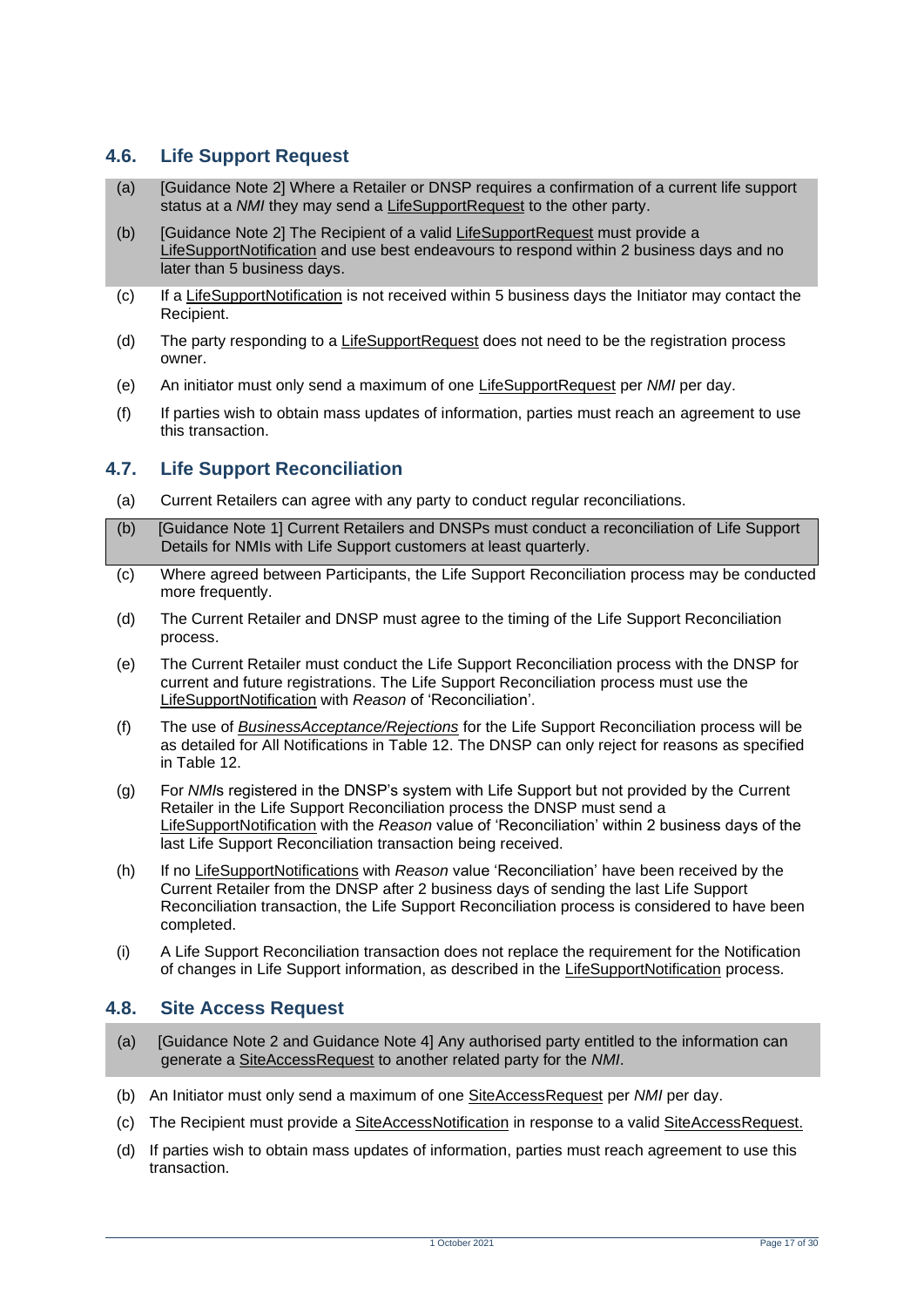# <span id="page-17-0"></span>**4.9. Site Access Notification**

- (a) [Guidance Note 2] The Current Retailer must send the SiteAccessNotification to the DNSP whenever they become aware of changes in Site Access information.
- (b) Parties that are not the Retailer should only send a SiteAccessNotification on receipt of a valid SiteAccessRequest.
- (c) The Recipient must not generate a new SiteAccessNotification when they update their systems as a result of an incoming SiteAccessNotification from another party.
- (d) The Recipient must provide a SiteAccessNotification in response to a valid SiteAccessRequest.
- (e) [Guidance Note 1] The Current Retailer must send a SiteAccessNotification to Recipient(s) other than the DNSP as agreed whenever they become aware of changes in Site Access information.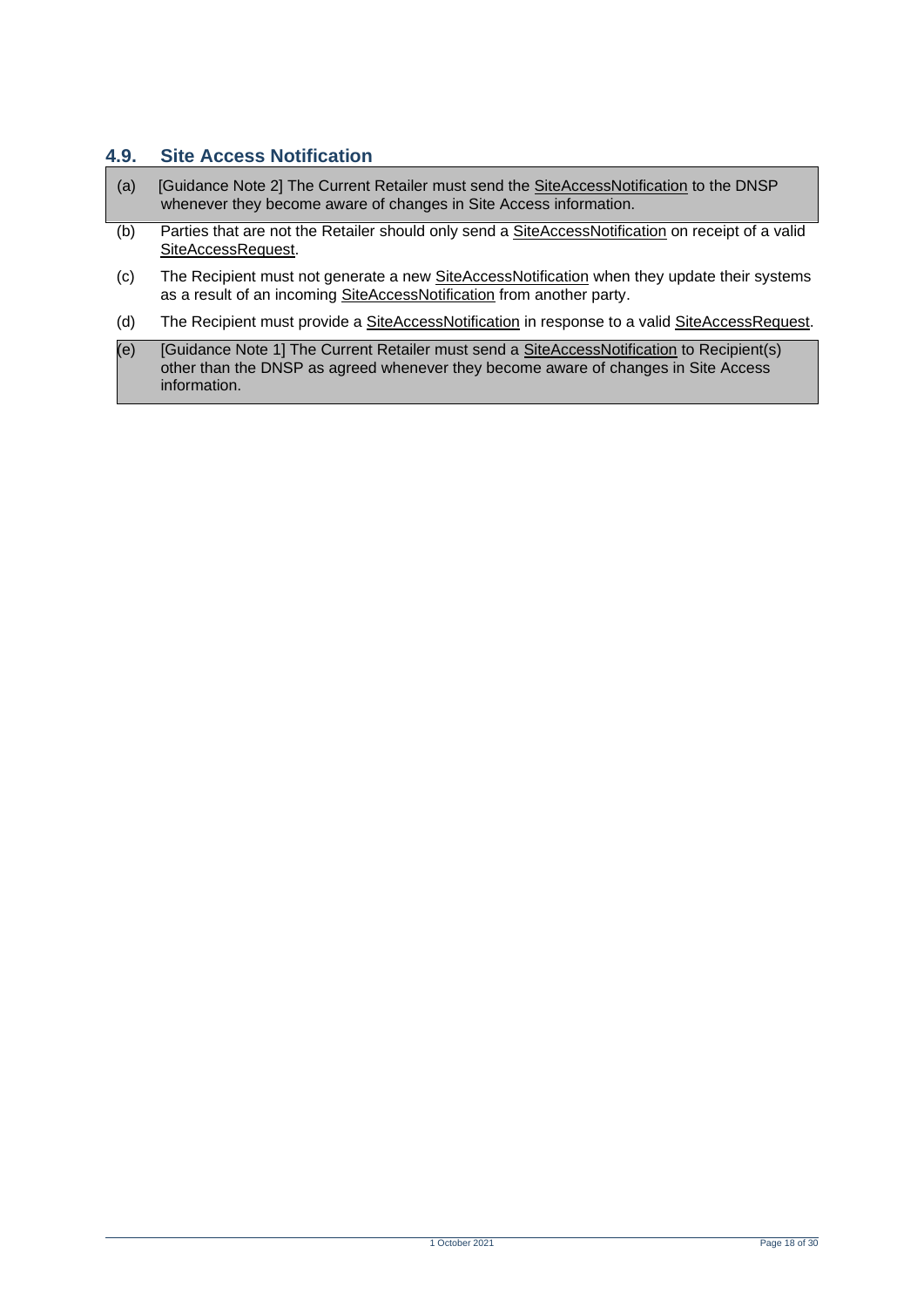# <span id="page-18-0"></span>**5. TRANSACTIONS**

#### **Key to Usage**

- $M =$  Mandatory (must be provided in all situations).<br>R = required (if this information is available or has o
- $R =$  required (if this information is available or has changed).<br>  $Q =$  Optional (may be provided).
- $O =$  Optional (may be provided).<br>  $N =$  Not relevant (not to be provided).
- Not relevant (not to be provided).

Participants must ensure that each B2B Transaction complies with the usage, definitional and format rules detailed in Tables 5-11:

# <span id="page-18-1"></span>**5.1. CustomerDetailsRequest Data**

#### <span id="page-18-2"></span>**Table 5: Data Requirements for CustomerDetailsRequest**

| <b>Field</b> | Format          | Use | <b>Definition/Comments</b> |
|--------------|-----------------|-----|----------------------------|
| <b>NMI</b>   | <b>CHAR(10)</b> | M   | NMI.                       |
| NMIChecksum  | CHAR(1)         | O   | NMI Checksum.              |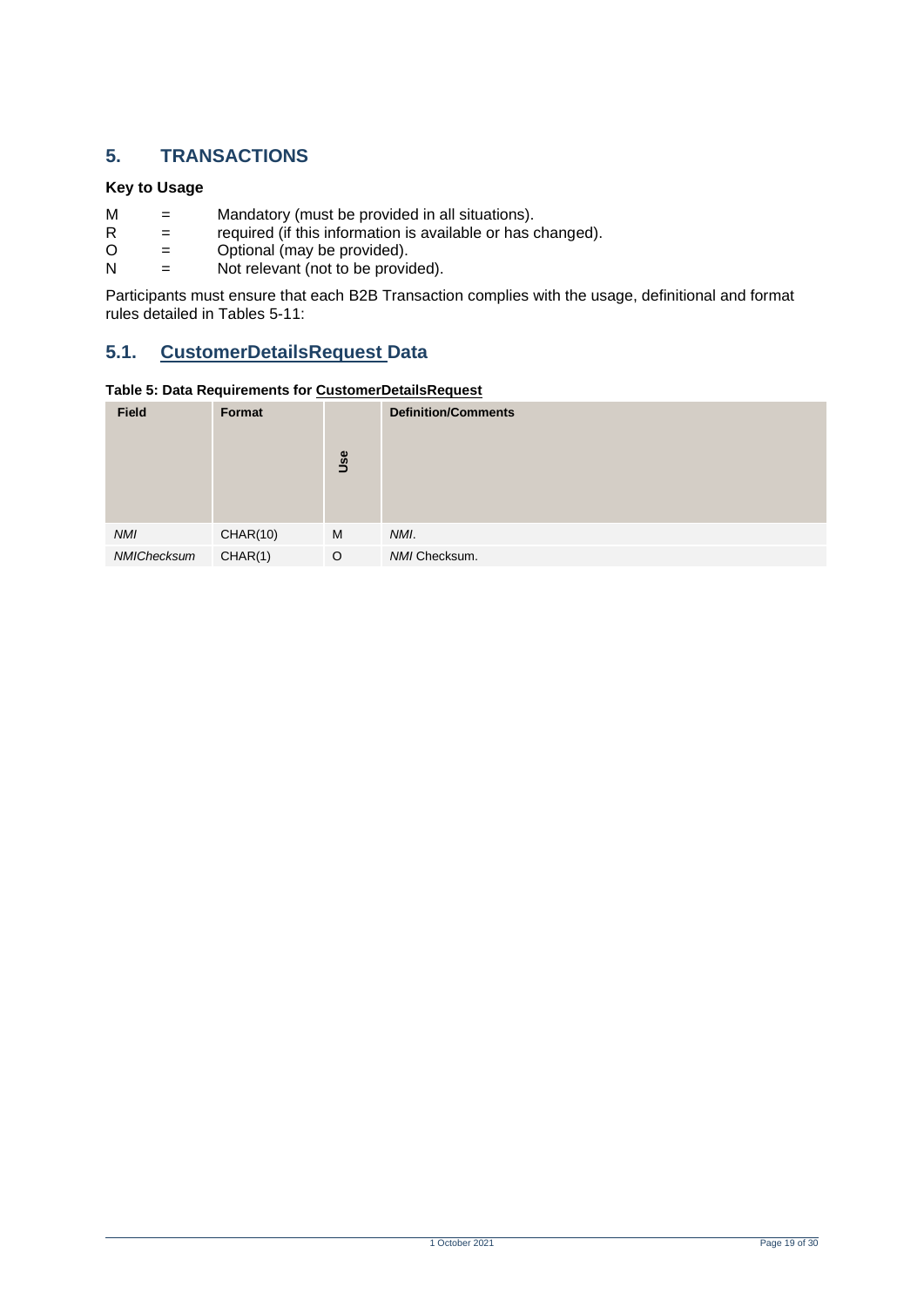| <b>Field</b>        | <b>Format</b> |     | <b>Definition/Comments</b>                                                                                                                                                                                                                                                                                                                                                                                                                                                                                                                                                                                                                                                                                                                                                                                                                                                                                                                                                                                                                                                                                                                                                                                                                                                                                                                                                                                                                                                                                                                                                                                                                                                                                                                                                                                                                                                                                                                                                                                                                                                                                                                                                                                                                                                                                                                                                                                                                                                                                |
|---------------------|---------------|-----|-----------------------------------------------------------------------------------------------------------------------------------------------------------------------------------------------------------------------------------------------------------------------------------------------------------------------------------------------------------------------------------------------------------------------------------------------------------------------------------------------------------------------------------------------------------------------------------------------------------------------------------------------------------------------------------------------------------------------------------------------------------------------------------------------------------------------------------------------------------------------------------------------------------------------------------------------------------------------------------------------------------------------------------------------------------------------------------------------------------------------------------------------------------------------------------------------------------------------------------------------------------------------------------------------------------------------------------------------------------------------------------------------------------------------------------------------------------------------------------------------------------------------------------------------------------------------------------------------------------------------------------------------------------------------------------------------------------------------------------------------------------------------------------------------------------------------------------------------------------------------------------------------------------------------------------------------------------------------------------------------------------------------------------------------------------------------------------------------------------------------------------------------------------------------------------------------------------------------------------------------------------------------------------------------------------------------------------------------------------------------------------------------------------------------------------------------------------------------------------------------------------|
|                     |               | Use |                                                                                                                                                                                                                                                                                                                                                                                                                                                                                                                                                                                                                                                                                                                                                                                                                                                                                                                                                                                                                                                                                                                                                                                                                                                                                                                                                                                                                                                                                                                                                                                                                                                                                                                                                                                                                                                                                                                                                                                                                                                                                                                                                                                                                                                                                                                                                                                                                                                                                                           |
| Reason              | VARCHAR(40)   | M   | Allowed values<br><b>Returned Mail</b><br><b>Missing Customer Details</b><br>$\bullet$<br>Confirm Life Support<br>$\bullet$<br>No response to rejected CDN<br>$\bullet$<br>Transfer Complete, no CDN Received<br>$\bullet$<br>New Connection, no CDN Received<br>$\bullet$<br>Data Quality Issue<br>$\bullet$<br>Other<br>$\bullet$<br>Rec - confirm no SensitiveLoad (Reconciliation only) (obsolete, no<br>longer used for CDR)<br>Notes regarding the allowed values<br>"Returned Mail" means the DNSP/MC/MPB has received returned mail with<br>the current PostalAddress held by the DNSP/MC/MPB.<br>"Missing Customer Details" means the DNSP/ MC/MPB reasonably believes<br>the customer details have changed and the Retailer has not provided a<br>Notification of the Changes (e.g. move-in has occurred).<br>"Confirm Life Support" means the MC/MPB requires confirmation of whether<br>the Connection Point has a Life Support requirement or not. Only to be<br>used if agreed between parties. Life support should be confirmed<br>between a Retailer and DNSP using the LifeSupportRequest process in<br>4.6.<br>"No response to rejected CDN" means that a DNSP/ MC/MPB has rejected a<br>previous CDN where it was reasonably expected the Retailer would<br>send through a new CDN with updated/corrected information, which has<br>not yet been received.<br>"Transfer Complete, no CDN Received" means a transfer has completed for<br>the NMI and the DNSP/MC/MPB believes a CDN has not yet been<br>received within the allowed timeframe.<br>"New Connection, no CDN Received" means a new connection has<br>completed for the NMI and the DNSP/MC/MPB believes a CDN has not<br>yet been received within the allowed timeframe. The DNSP/MC/MPB<br>must provide which specific data they are querying in the SpecialNotes<br>field.<br>"Data Quality Issue" means that although the data may be technically correct,<br>it may not be fit for purpose (e.g. phone number is 9999999). The<br>DNSP/MC/MPB must provide which specific data they are querying in<br>the SpecialNotes field.<br>"Other" must only be used for scenarios not covered by the specified allowed<br>values. The DNSP/MC/MPB must provide the details of the reason in<br>the SpecialNotes field.<br>"Rec - confirm no SensitiveLoad" means the DNSP/ has a NMI is flagged for<br>Life Support, but it was not included in the<br>CustomerDetailsReconciliation transaction(s) provided by the Retailer. |
| <b>SpecialNotes</b> | VARCHAR(240)  | O/M | Any additional information the Recipient wishes to convey to the Initiator.<br>Mandatory if Reason is "Other" or "Data Quality Issue".                                                                                                                                                                                                                                                                                                                                                                                                                                                                                                                                                                                                                                                                                                                                                                                                                                                                                                                                                                                                                                                                                                                                                                                                                                                                                                                                                                                                                                                                                                                                                                                                                                                                                                                                                                                                                                                                                                                                                                                                                                                                                                                                                                                                                                                                                                                                                                    |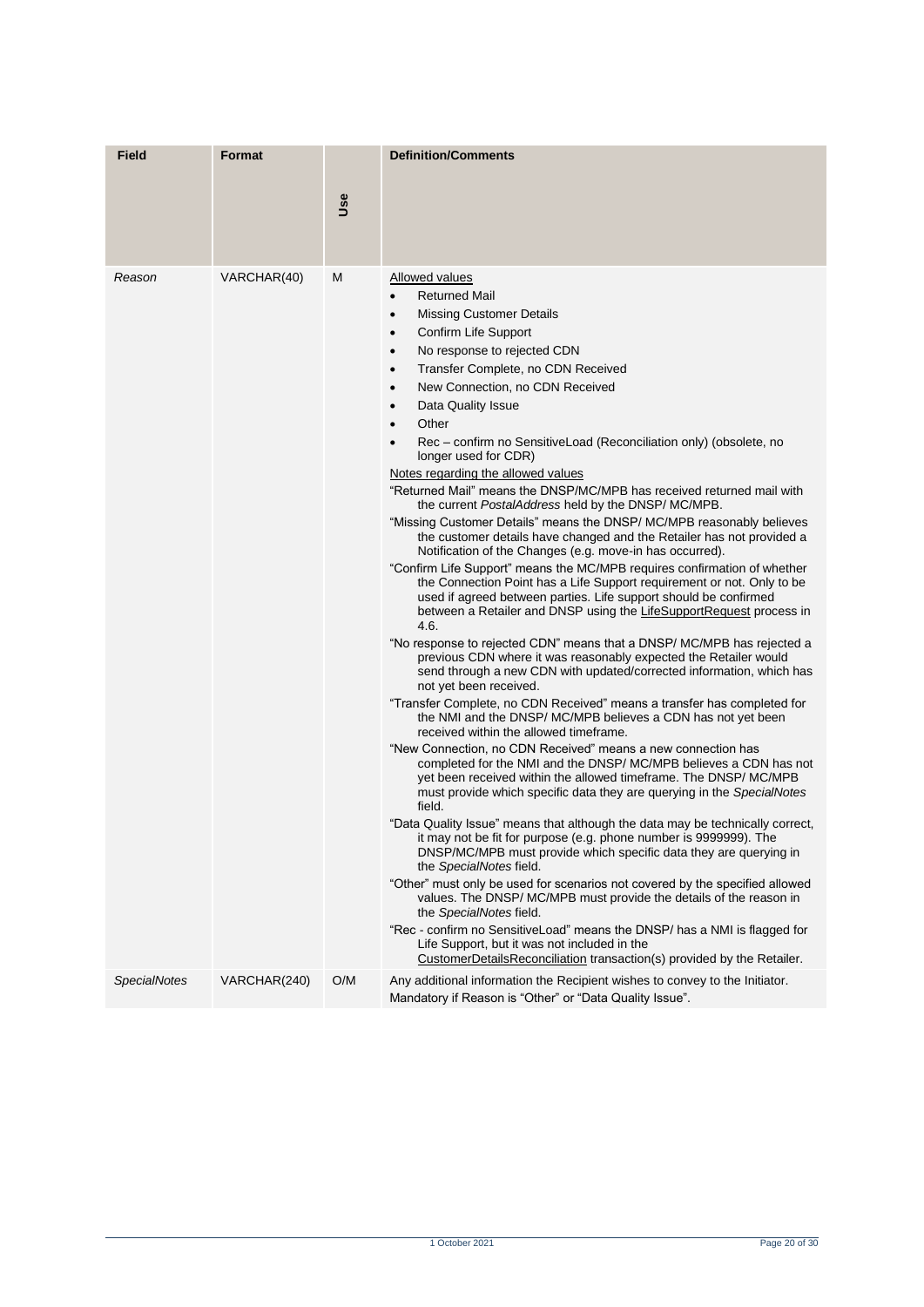# <span id="page-20-0"></span>**5.2. CustomerDetailsNotification Data**

### <span id="page-20-1"></span>**Table 6: Data Requirements for CustomerDetailsNotification**

| Field                          | <b>Format</b>       |     | <b>Definition/Comments</b>                                                                                                                                                                      |
|--------------------------------|---------------------|-----|-------------------------------------------------------------------------------------------------------------------------------------------------------------------------------------------------|
|                                |                     | Use |                                                                                                                                                                                                 |
| <b>NMI</b>                     | <b>CHAR(10)</b>     | M   | NMI.                                                                                                                                                                                            |
| <b>NMIChecksum</b>             | CHAR(1)             | O   | NMI Checksum.                                                                                                                                                                                   |
| <b>CustomerName</b>            | <b>PERSONNAME</b>   | M/N | Mandatory if BusinessName is blank.                                                                                                                                                             |
|                                |                     |     | Must be the name of the person who is the contact for the<br>management of outages and supply issues for each connection point.<br>Refer to B2B Procedure: Technical Delivery Specification     |
|                                |                     |     | Not required where the Site is vacant.                                                                                                                                                          |
| <b>BusinessName</b>            | <b>BUSINESSNAME</b> | M/N | Mandatory where the CustomerName is blank.                                                                                                                                                      |
|                                |                     |     | Refer to B2B Procedure: Technical Delivery Specification                                                                                                                                        |
|                                |                     |     | Not required where the Site is vacant.                                                                                                                                                          |
| <b>BusinessContactName</b>     | <b>PERSONNAME</b>   | R   | Must be the name of the person who is the contact for the<br>management of outages and supply issues for each connection point.<br>Only one BusinessContactName can be supplied.                |
|                                |                     |     | Refer to B2B Procedure: Technical Delivery Specification                                                                                                                                        |
|                                |                     |     | Not required where the Site is vacant.                                                                                                                                                          |
| PostalAddress                  | <b>ADDRESS</b>      | M/N | Must be the Customer's postal address for outage notifications.                                                                                                                                 |
|                                |                     |     | Refer to B2B Procedure: Technical Delivery Specification                                                                                                                                        |
|                                |                     |     | Not required where the Site is vacant.                                                                                                                                                          |
| <b>DeliveryPointIdentifier</b> | NUMERIC (8)         | R   | The DPID for the PostalAddress as per Australian Standard AS4590.                                                                                                                               |
|                                |                     |     | Not Required where the Site is vacant.                                                                                                                                                          |
| PhoneNumber1                   | <b>TELEPHONE</b>    | R   | Must be the phone number of the person who is the contact for the<br>management of outages and supply issues for each connection point.                                                         |
|                                |                     |     | Where the Initiator has obtained a telephone number for the purpose<br>of contacting the Customer for <i>supply</i> issues, the number is to be<br>provided in the CustomerDetailsNotification. |
|                                |                     |     | Refer to B2B Procedure: Technical Delivery Specification                                                                                                                                        |
|                                |                     |     | Not required where the Site is vacant.                                                                                                                                                          |
| PhoneNumber2                   | <b>TELEPHONE</b>    | R   | Must be the phone number of the person who is the contact for the<br>management of outages and supply issues for each connection point.                                                         |
|                                |                     |     | Where the Initiator has obtained a telephone number for the purpose<br>of contacting the Customer for <i>supply</i> issues, the number is to be<br>provided in the CustomerDetailsNotification. |
|                                |                     |     | Refer to B2B Procedure: Technical Delivery Specification                                                                                                                                        |
|                                |                     |     | Not required where the Site is vacant.                                                                                                                                                          |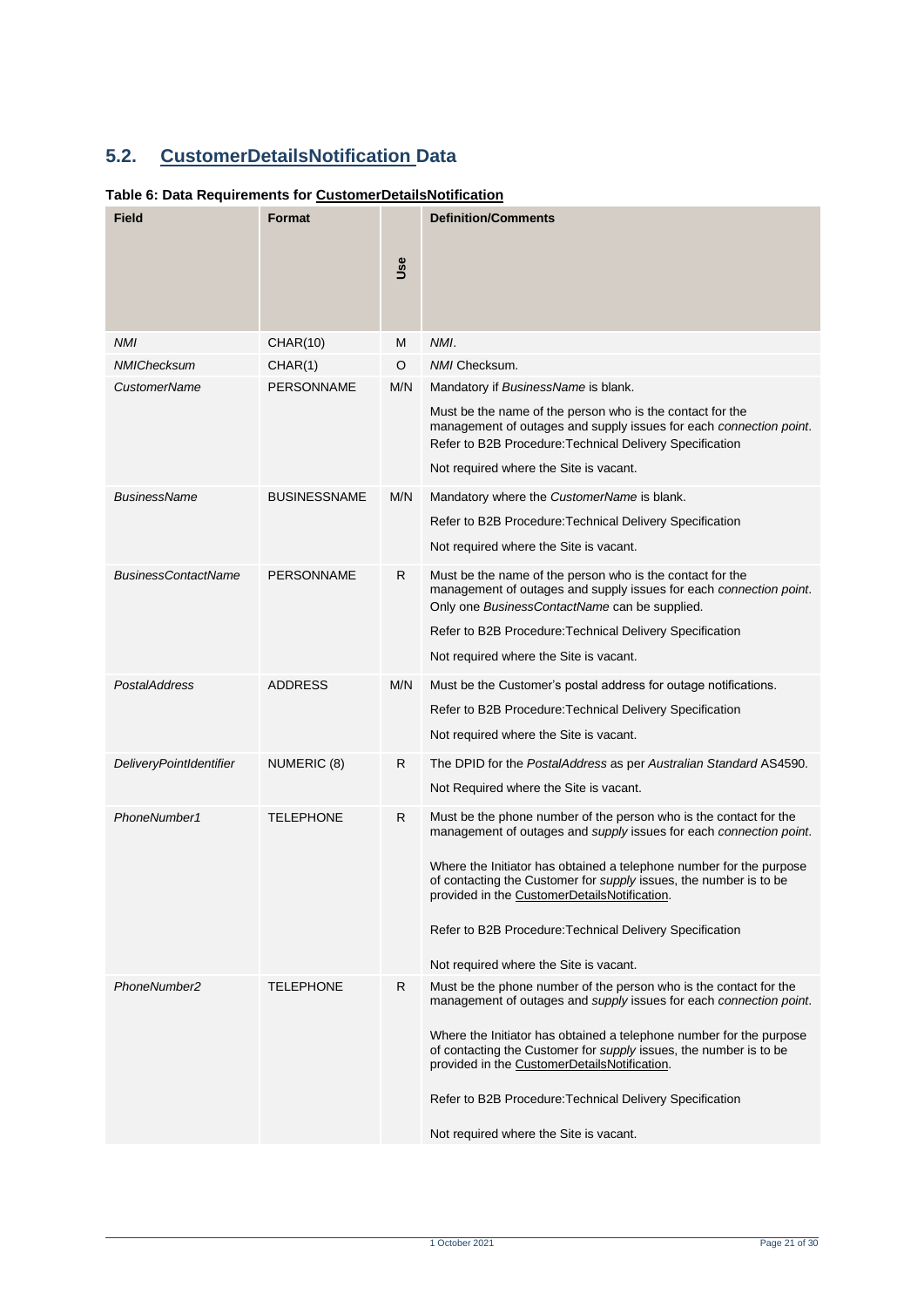| <b>Field</b>         | <b>Format</b>   | <b>Use</b> | <b>Definition/Comments</b>                                                                                                                                                                                                                                                                                                                                                                                                                                                                                                                                                                                                                                                                                                                                                                                                                                                              |
|----------------------|-----------------|------------|-----------------------------------------------------------------------------------------------------------------------------------------------------------------------------------------------------------------------------------------------------------------------------------------------------------------------------------------------------------------------------------------------------------------------------------------------------------------------------------------------------------------------------------------------------------------------------------------------------------------------------------------------------------------------------------------------------------------------------------------------------------------------------------------------------------------------------------------------------------------------------------------|
| EmailAddress         | VARCHAR(100)    | R/N        | Must be the email address of the person who is the contact for the<br>management of outages and supply issues for each connection point.<br>Where the Initiator has obtained an email address for the purposes of<br>contacting the Customer for supply issues, the email address is to be<br>provided in the CustomerDetailsNotification.<br>Not required where the Site is vacant.                                                                                                                                                                                                                                                                                                                                                                                                                                                                                                    |
| SensitiveLoad        | VARCHAR(20)     | M          | This field indicates whether or not there are economic, health or<br>safety issues with loss of <i>supply</i> of the <i>connection point</i> .<br><b>Allowed Values</b><br>Life Support<br>$\bullet$<br>Sensitive Load<br>$\bullet$<br>None<br>The value 'Life Support' applies to the customer at the Connection<br>Point, where a customer relies on the life support equipment. The<br>LifeSupportNotification is to be used for registration/update and<br>deregistration of life support.<br>The value 'Sensitive Load' is used to indicate that the Initiator<br>reasonably believes there are economic, health or safety issues with<br>loss of supply to the Connection Point, other than Life Support.<br>Where Life Support and Sensitive Load both apply to a Connection<br>Point, the Life Support value must be provided.<br>'None' also applicable if the Site is vacant. |
| MovementType         | VARCHAR(14)     | M          | Allowed CustomerDetailsNotification Codes<br>Site Vacant<br>Update<br><b>Allowed Customer Details Reconciliation Code</b><br>Reconciliation                                                                                                                                                                                                                                                                                                                                                                                                                                                                                                                                                                                                                                                                                                                                             |
| LastModifiedDateTime | <b>DATETIME</b> | Μ          | Date and time that the record was updated in the Initiator's system.                                                                                                                                                                                                                                                                                                                                                                                                                                                                                                                                                                                                                                                                                                                                                                                                                    |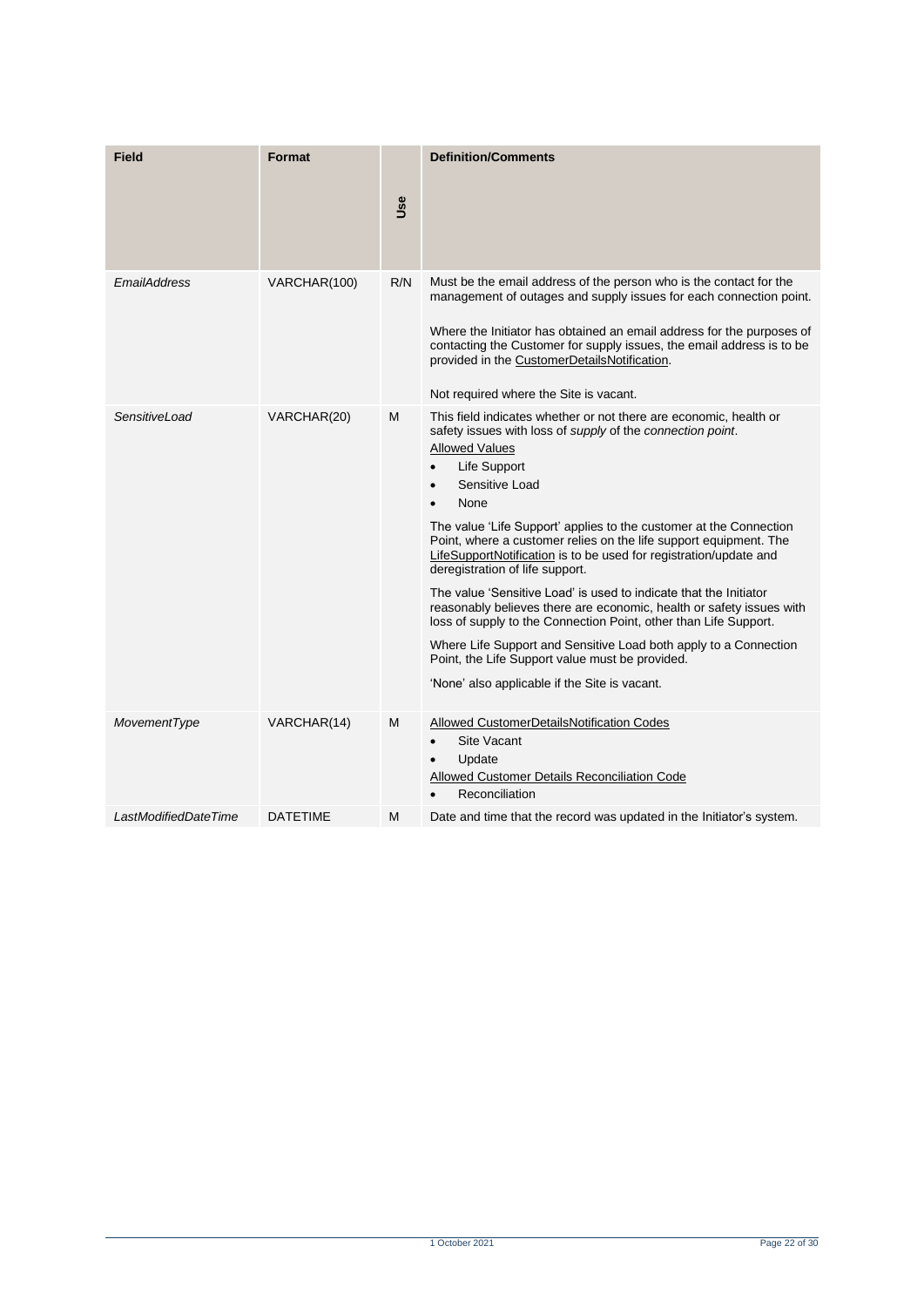# <span id="page-22-0"></span>**5.3. SiteAccessRequest Data**

<span id="page-22-2"></span>

| Table 7: Data Requirements for SiteAccessRequest |  |
|--------------------------------------------------|--|
|--------------------------------------------------|--|

| <b>Field</b>        | Format       | Use | <b>Definition/Comments</b>                                                                                                                                                                                                                                                                                                                                                                                               |
|---------------------|--------------|-----|--------------------------------------------------------------------------------------------------------------------------------------------------------------------------------------------------------------------------------------------------------------------------------------------------------------------------------------------------------------------------------------------------------------------------|
| <b>NMI</b>          | CHAR(10)     | M   | <b>NMI</b>                                                                                                                                                                                                                                                                                                                                                                                                               |
| NMIChecksum         | CHAR(1)      | O   | <b>NMI Checksum</b>                                                                                                                                                                                                                                                                                                                                                                                                      |
| Reason              | VARCHAR(40)  | M   | The Initiator should provide a Reason for the request in this field, Allowed<br>Values:<br>New Retailer for site<br>$\overline{\phantom{0}}$<br>Records old and need to be updated<br>$\overline{\phantom{0}}$<br>No Access details on file for NMI<br>$\overline{\phantom{0}}$<br>No Hazard Details on file for NMI<br>$\overline{\phantom{0}}$<br><b>Site Visit Required</b><br>-<br>Other<br>$\overline{\phantom{0}}$ |
| <b>SpecialNotes</b> | VARCHAR(240) | O/M | Any additional information the Initiator wishes to convey to the Recipient.<br>Mandatory if Reason is "Other".                                                                                                                                                                                                                                                                                                           |

# <span id="page-22-1"></span>**5.4. SiteAccessNotification Data**

<span id="page-22-3"></span>

|  | Table 8: Data Requirements for SiteAccessNotification |
|--|-------------------------------------------------------|
|  |                                                       |

| <b>Field</b>       | <b>Format</b> | Use     | <b>Definition/Comments</b>                                                                                                                                                                                                                                                                                                                                                                                                     |
|--------------------|---------------|---------|--------------------------------------------------------------------------------------------------------------------------------------------------------------------------------------------------------------------------------------------------------------------------------------------------------------------------------------------------------------------------------------------------------------------------------|
| <b>NMI</b>         | CHAR(10)      | M       | <b>NMI</b>                                                                                                                                                                                                                                                                                                                                                                                                                     |
| <b>NMIChecksum</b> | CHAR(1)       | $\circ$ | <b>NMI Checksum</b>                                                                                                                                                                                                                                                                                                                                                                                                            |
| AccessDetails      | VARCHAR(160)  | M       | If the Customer has supplied any special access details, the Initiator<br>must include these. Any access requirements should be fully described,<br>without using abbreviations.<br>Standard values<br>"Customer reports no access requirements"; or<br><description access="" of="" requirement=""><br/>This information is permanent for the Site and can only be changed by a<br/>new SiteAccessNotification.</description> |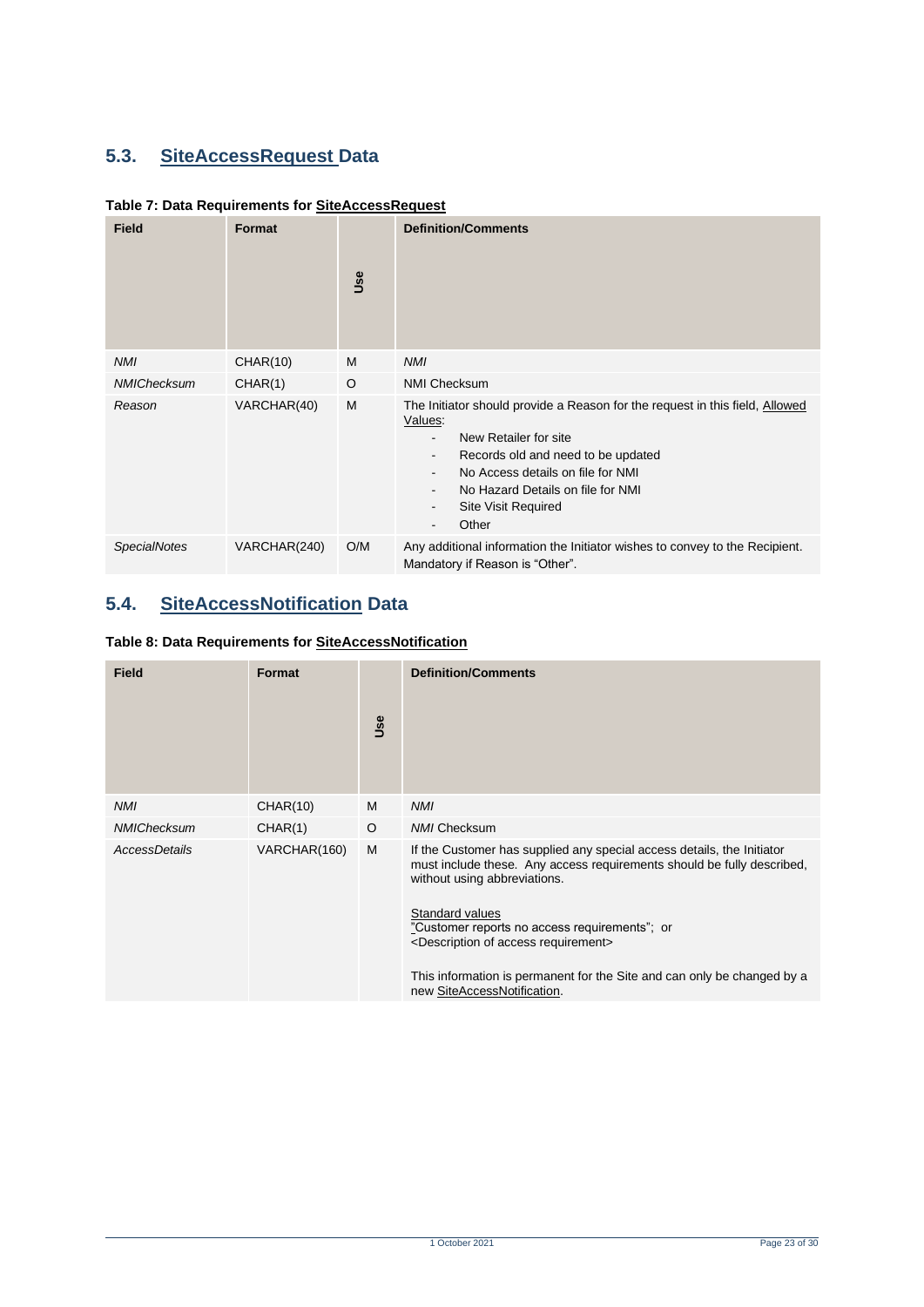| <b>Field</b>         | Format          | Use | <b>Definition/Comments</b>                                                                                                                                                                                                                                                                                                                                                                                                                                                                                                                                                                             |
|----------------------|-----------------|-----|--------------------------------------------------------------------------------------------------------------------------------------------------------------------------------------------------------------------------------------------------------------------------------------------------------------------------------------------------------------------------------------------------------------------------------------------------------------------------------------------------------------------------------------------------------------------------------------------------------|
| HazardDescription    | VARCHAR(80)     | M   | This field repeats to allow the reporting of multiple hazards.<br>Standard values<br>One or more of the following standard values can be used, where<br>applicable.<br>Customer Reports No Hazard<br>Dog<br>$\bullet$<br><b>Electric Fence</b><br>$\bullet$<br><b>Customer Caution</b><br>$\bullet$<br><b>Electrical Safety Issue</b><br>$\bullet$<br>Asbestos Fuse<br>Asbestos Board<br>Not Known To Initiator<br>Any other hazards should be fully described, without using abbreviations.<br>This information is permanent for the Site and can only be changed by a<br>new SiteAccessNotification. |
| LastModifiedDateTime | <b>DATETIME</b> | M   | Date and time that the record was updated in the Initiator's system.                                                                                                                                                                                                                                                                                                                                                                                                                                                                                                                                   |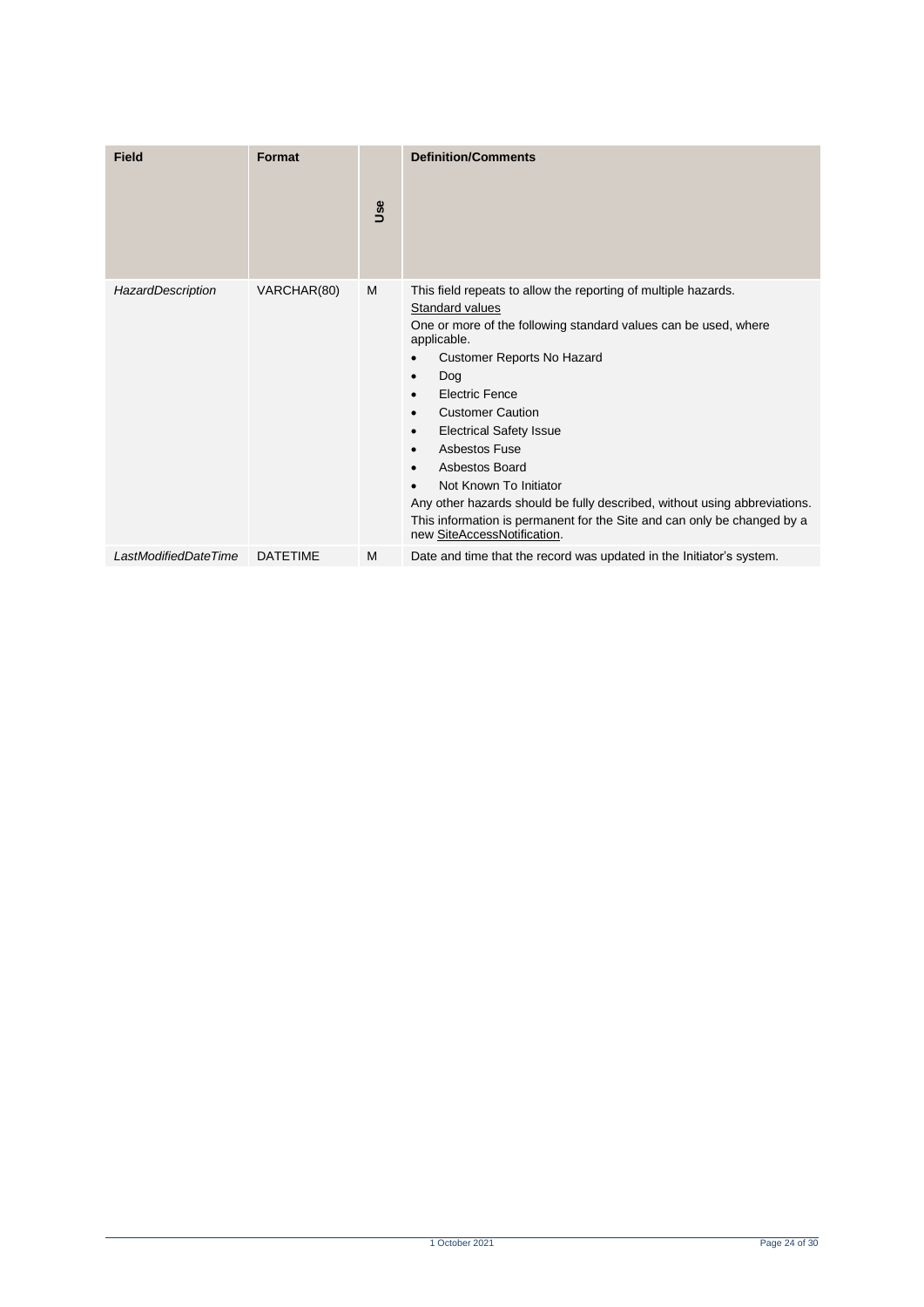# <span id="page-24-0"></span>**5.5. LifeSupportNotification Data**

#### <span id="page-24-1"></span>**Table 9: Data Requirements for LifeSupportNotification**

| <b>Field</b>        | <b>Format</b>  | Use     | <b>Definition/Comments</b>                                                                                                                                                           |
|---------------------|----------------|---------|--------------------------------------------------------------------------------------------------------------------------------------------------------------------------------------|
| <b>NMI</b>          | CHAR(10)       | M       | NMI.                                                                                                                                                                                 |
| <b>NMI Checksum</b> | CHAR(1)        | O       | NMI Checksum.                                                                                                                                                                        |
| <b>SiteAddress</b>  | <b>ADDRESS</b> | $\circ$ | Site Address.<br>Refer to B2B Procedure: Technical Delivery Specification.                                                                                                           |
| Reason              | VARCHAR (14)   | M       | Allowable Values:<br>Update<br>Reconciliation                                                                                                                                        |
| RegistrationOwner   | <b>YESNO</b>   | M/N     | Value of YES must be used, where the Initiator of the<br>LifeSupportNotification is the Life Support registration process<br>owner.<br>Not required where LifeSupportStatus is None. |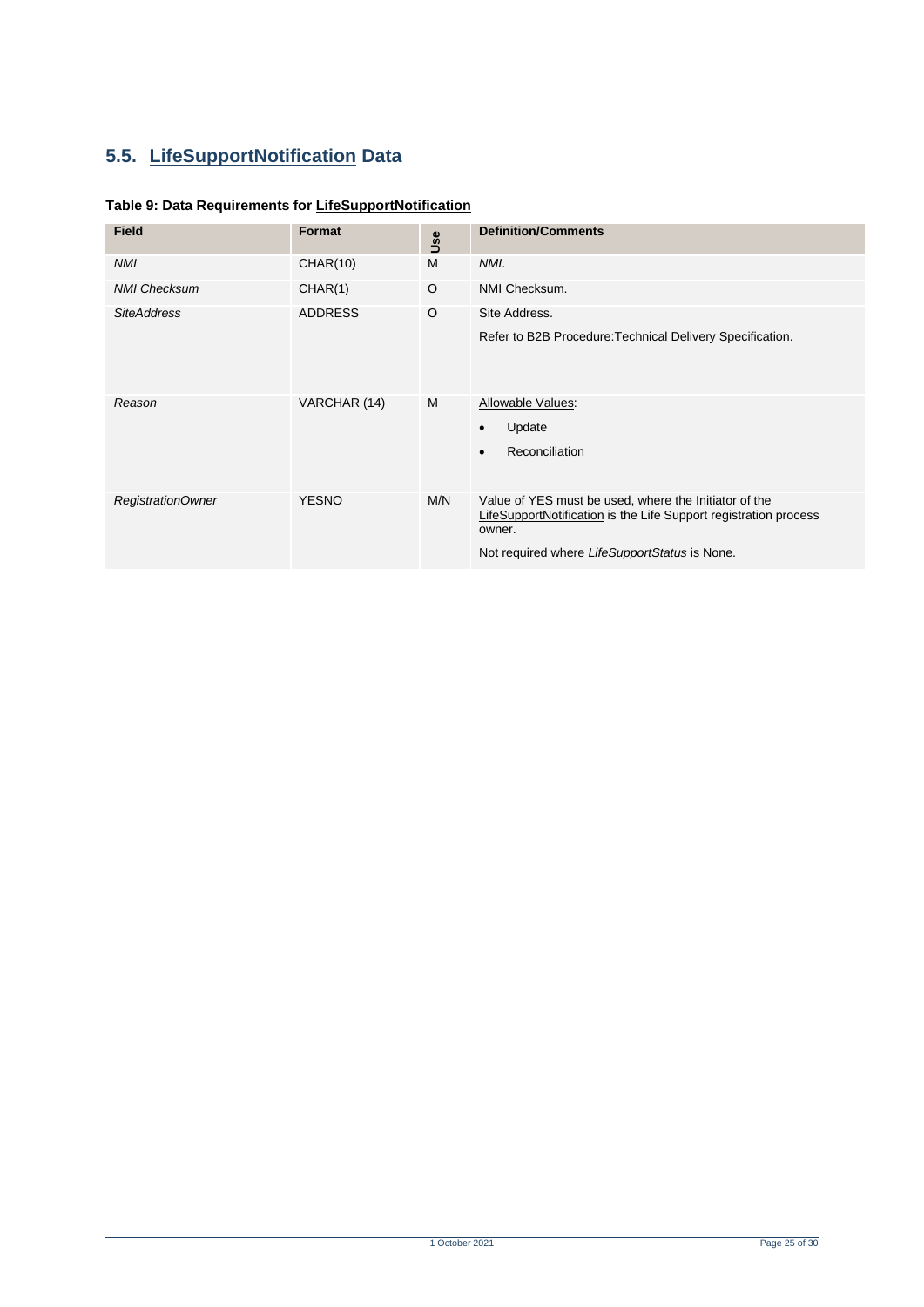| Field               | <b>Format</b> |          | <b>Definition/Comments</b>                                                                                                                                                                                                                                                                                                                                                                                                                                                                                                                                                                                                                                                                                                                                                                                                                                                                                                                                                                                                                                                                                                                                                                                                                                                                                                                                                                                                                                                                                                                                                                                                                                                                                                                                                                                                                                                                                                                                                                                                                                             |
|---------------------|---------------|----------|------------------------------------------------------------------------------------------------------------------------------------------------------------------------------------------------------------------------------------------------------------------------------------------------------------------------------------------------------------------------------------------------------------------------------------------------------------------------------------------------------------------------------------------------------------------------------------------------------------------------------------------------------------------------------------------------------------------------------------------------------------------------------------------------------------------------------------------------------------------------------------------------------------------------------------------------------------------------------------------------------------------------------------------------------------------------------------------------------------------------------------------------------------------------------------------------------------------------------------------------------------------------------------------------------------------------------------------------------------------------------------------------------------------------------------------------------------------------------------------------------------------------------------------------------------------------------------------------------------------------------------------------------------------------------------------------------------------------------------------------------------------------------------------------------------------------------------------------------------------------------------------------------------------------------------------------------------------------------------------------------------------------------------------------------------------------|
| LifeSupportStatus   | VARCHAR (50)  | Use<br>M | Allowable Values:<br>Registered - No Medical Confirmation<br>$\bullet$<br>Registered - Medical Confirmation<br>$\bullet$<br>Deregistered - No Medical Confirmation<br>$\bullet$<br>Deregistered - Customer Advice<br>$\bullet$<br>Deregistered - No Customer Response<br>$\bullet$<br>None<br>$\bullet$<br>Notes regarding the allowable values<br>"Registered - No Medical Confirmation" means the customer has<br>advised the Retailer/Distributor that they require life support<br>equipment at the identified premise but have not yet provided<br>medical confirmation to the Retailer or Distributor notified.<br>"Registered - Medical Confirmation" means the customer has<br>advised the Retailer/Distributor that they require life support<br>equipment at the identified premise and the Retailer/Distributor<br>notified has received medical confirmation from the customer.<br>"Deregistered - No Medical Confirmation" means the<br>Retailer/Distributor who was initially notified of the life support<br>equipment has attempted to gain medical confirmation from the<br>customer, but the customer has not obliged. The Retailer/Distributor<br>has completed the necessary steps to formally deregister the life<br>support requirement at the identified premise with the customer as<br>per the NERR, the <i>Energy Retail Code</i> (VIC), or the <i>Electricity</i><br>Distribution Code (VIC) and the customer did not provide medical<br>confirmation during the deregistration process.<br>"Deregistered - Customer Advice" means a customer has advised<br>the Retailer/Distributor that the person who required life support<br>equipment has vacated the premises or no longer requires the life<br>support equipment. The Retailer/Distributor has completed the<br>necessary steps to formally deregister the life support requirement<br>at the identified premise the NERR, the <i>Energy Retail Code</i> (VIC), or<br>the Electricity Distribution Code (VIC).<br>"Deregistered - No Customer Response" means, where a Distributor |
|                     |               |          | has registered a customer's premises on the advice of the Retailer,<br>the Distributor has commenced deregistration of the premises when<br>it becomes aware that the customer has transferred to a new<br>Retailer. The Distributor has completed the necessary steps to<br>formally deregister the life support requirement at the identified<br>premise as per the NERR, the Energy Retail Code (VIC), or the<br>Electricity Distribution Code (VIC).                                                                                                                                                                                                                                                                                                                                                                                                                                                                                                                                                                                                                                                                                                                                                                                                                                                                                                                                                                                                                                                                                                                                                                                                                                                                                                                                                                                                                                                                                                                                                                                                               |
|                     |               |          | "None" means that the premises doesn't have a current Life Support<br>requirement.                                                                                                                                                                                                                                                                                                                                                                                                                                                                                                                                                                                                                                                                                                                                                                                                                                                                                                                                                                                                                                                                                                                                                                                                                                                                                                                                                                                                                                                                                                                                                                                                                                                                                                                                                                                                                                                                                                                                                                                     |
| <b>DateRequired</b> | DATE          | M/N      | For a registration of Life Support, this date will be the date Life<br>Support protections commence at the premises. For additional<br>information, refer to clause 4.5(b).<br>For a deregistration of Life Support, this date will be the date Life<br>Support protection ceases to be provided at the premises.<br>For response to a Life Support Request, this will be the effective<br>date of the Life Support registration in the participants system.<br>Not required when LifeSupportStatus is None.                                                                                                                                                                                                                                                                                                                                                                                                                                                                                                                                                                                                                                                                                                                                                                                                                                                                                                                                                                                                                                                                                                                                                                                                                                                                                                                                                                                                                                                                                                                                                           |
|                     |               |          |                                                                                                                                                                                                                                                                                                                                                                                                                                                                                                                                                                                                                                                                                                                                                                                                                                                                                                                                                                                                                                                                                                                                                                                                                                                                                                                                                                                                                                                                                                                                                                                                                                                                                                                                                                                                                                                                                                                                                                                                                                                                        |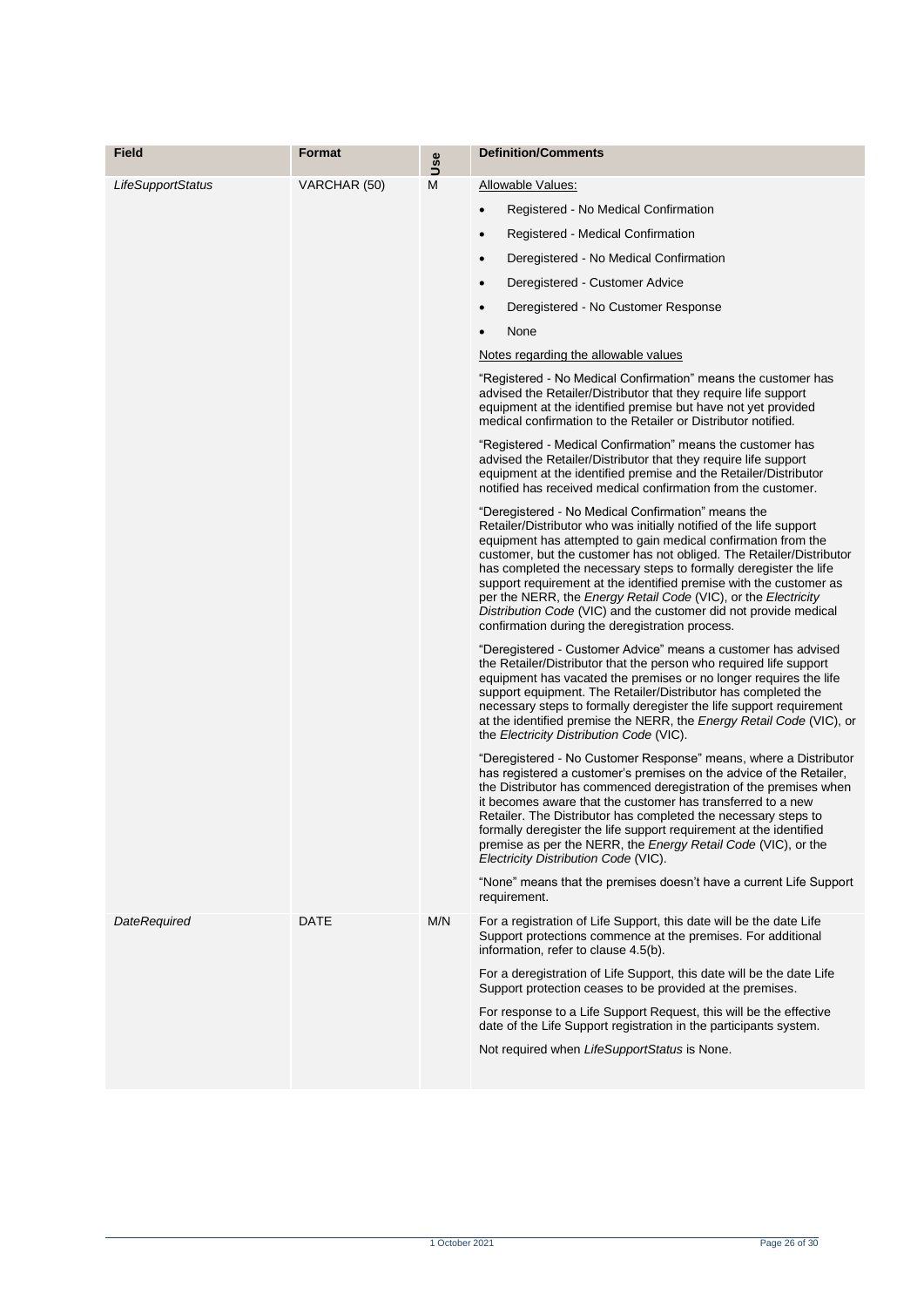| Field                  | <b>Format</b>     | Use | <b>Definition/Comments</b>                                                                                                                                                                       |
|------------------------|-------------------|-----|--------------------------------------------------------------------------------------------------------------------------------------------------------------------------------------------------|
| LSEquipment            | VARCHAR(50)       | R/N | Allowable values:                                                                                                                                                                                |
|                        |                   |     | Oxygen Concentrator<br>٠                                                                                                                                                                         |
|                        |                   |     | Intermittent Peritoneal Dialysis Machine<br>$\bullet$                                                                                                                                            |
|                        |                   |     | Kidney Dialysis Machine<br>٠                                                                                                                                                                     |
|                        |                   |     | Chronic Positive Airways Pressure Respirator<br>$\bullet$                                                                                                                                        |
|                        |                   |     | Crigler Najjar Syndrome Phototherapy Equipment<br>٠                                                                                                                                              |
|                        |                   |     | Ventilator For Life Support<br>$\bullet$                                                                                                                                                         |
|                        |                   |     | Other                                                                                                                                                                                            |
|                        |                   |     | 'Other' means an equipment that a registered medical practitioner<br>certifies is required for a person residing at the customer's premises<br>for life support and is not already listed above. |
|                        |                   |     | Not required when LifeSupportStatus is                                                                                                                                                           |
|                        |                   |     | Deregistered - No Medical Confirmation<br>$\bullet$                                                                                                                                              |
|                        |                   |     | Deregistered - Customer Advice<br>$\bullet$                                                                                                                                                      |
|                        |                   |     | Deregistered - No Customer Response<br>٠                                                                                                                                                         |
|                        |                   |     | None                                                                                                                                                                                             |
|                        |                   |     | Note: Where more than one allowable value is required, select one<br>of the allowable values and provide the additional allowable value in<br>the SpecialNotes field.                            |
| <b>LSContactName</b>   | <b>PERSONNAME</b> | R/N | Must be the name of the person who is the contact for the<br>management of Life Support requirements.                                                                                            |
|                        |                   |     | Refer to B2B Procedure: Technical Delivery Specification.                                                                                                                                        |
|                        |                   |     | Not required when LifeSupportStatus is                                                                                                                                                           |
|                        |                   |     | Deregistered - No Medical Confirmation<br>٠                                                                                                                                                      |
|                        |                   |     | Deregistered - Customer Advice<br>٠                                                                                                                                                              |
|                        |                   |     | Deregistered - No Customer Response<br>$\bullet$                                                                                                                                                 |
|                        |                   |     | None                                                                                                                                                                                             |
| <b>LSPostalAddress</b> | <b>ADDRESS</b>    | R/N | Must be the Customer's postal address for Life Support<br>requirements.                                                                                                                          |
|                        |                   |     | Refer to B2B Procedure: Technical Delivery Specification.                                                                                                                                        |
|                        |                   |     | Not required when LifeSupportStatus is                                                                                                                                                           |
|                        |                   |     | Deregistered - No Medical Confirmation<br>$\bullet$                                                                                                                                              |
|                        |                   |     | Deregistered - Customer Advice<br>$\bullet$                                                                                                                                                      |
|                        |                   |     | Deregistered - No Customer Response<br>٠                                                                                                                                                         |
|                        |                   |     | None                                                                                                                                                                                             |
| LSPhoneNumber1         | <b>TELEPHONE</b>  | R/N | Must be the phone number of the person who is the contact for the<br>management of Life Support requirements.                                                                                    |
|                        |                   |     | Refer to B2B Procedure: Technical Delivery Specification.                                                                                                                                        |
|                        |                   |     | Not required when LifeSupportStatus is                                                                                                                                                           |
|                        |                   |     | Deregistered - No Medical Confirmation                                                                                                                                                           |
|                        |                   |     | Deregistered - Customer Advice<br>$\bullet$                                                                                                                                                      |
|                        |                   |     | Deregistered - No Customer Response<br>$\bullet$                                                                                                                                                 |
|                        |                   |     | None                                                                                                                                                                                             |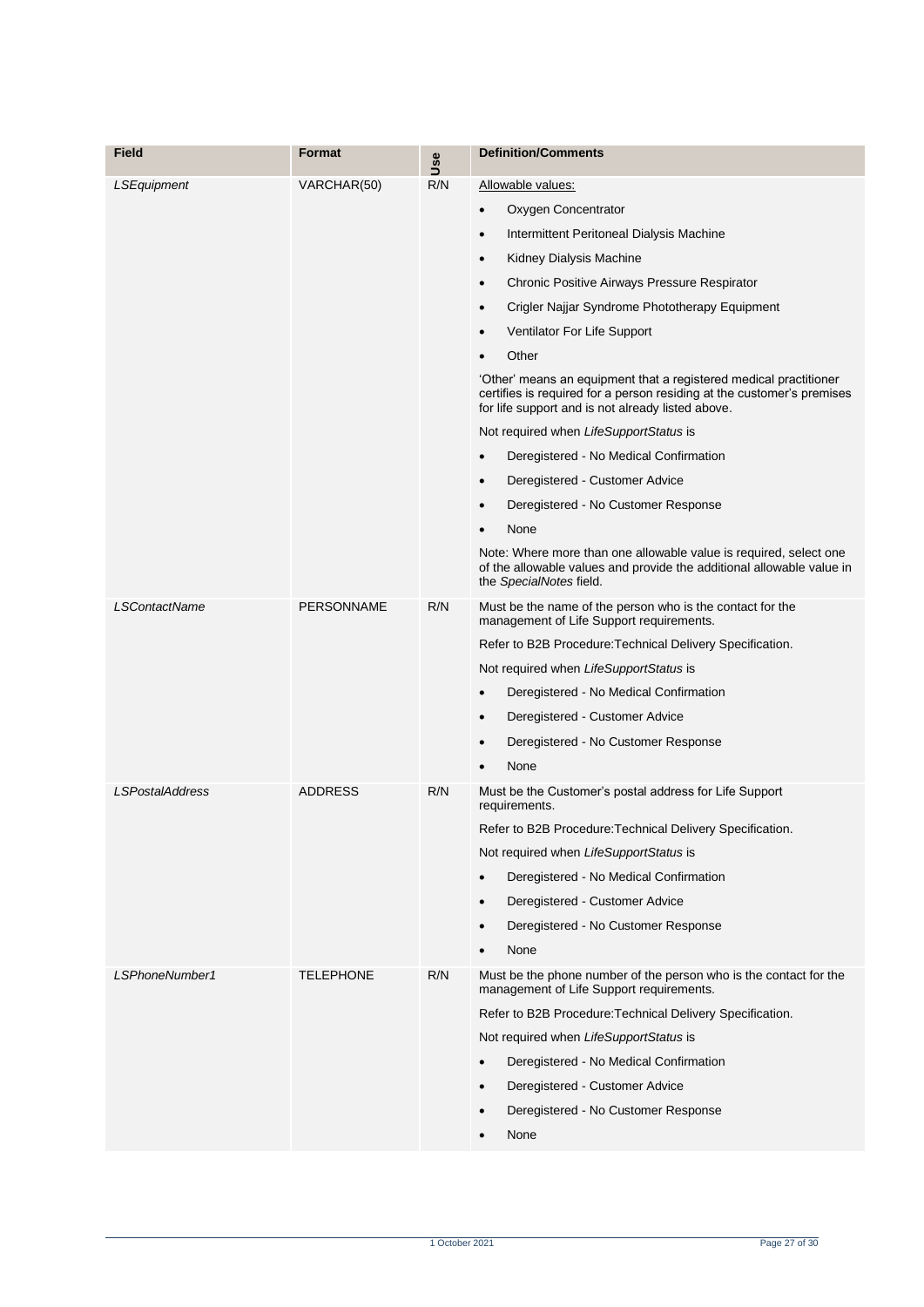| <b>Field</b>                  | Format           | Use | <b>Definition/Comments</b>                                                                                                                                                                                    |
|-------------------------------|------------------|-----|---------------------------------------------------------------------------------------------------------------------------------------------------------------------------------------------------------------|
| LSPhoneNumber2                | <b>TELEPHONE</b> | R/N | Must be the phone number of the person who is the contact for the<br>management of Life Support requirements.                                                                                                 |
|                               |                  |     | Refer to B2B Procedure: Technical Delivery Specification.                                                                                                                                                     |
|                               |                  |     | Not required when LifeSupportStatus is                                                                                                                                                                        |
|                               |                  |     | Deregistered - No Medical Confirmation<br>$\bullet$                                                                                                                                                           |
|                               |                  |     | Deregistered - Customer Advice<br>$\bullet$                                                                                                                                                                   |
|                               |                  |     | Deregistered - No Customer Response<br>$\bullet$                                                                                                                                                              |
|                               |                  |     | None<br>$\bullet$                                                                                                                                                                                             |
| <b>LSContactEmailAddress</b>  | VARCHAR(100)     | R/N | Must be the email address of the person who is the contact for the<br>management of Life Support requirements where the initiator has<br>obtained Explicit Informed Consent for the use of the email address. |
|                               |                  |     | Not required when LifeSupportStatus is                                                                                                                                                                        |
|                               |                  |     | Deregistered - No Medical Confirmation<br>$\bullet$                                                                                                                                                           |
|                               |                  |     | Deregistered - Customer Advice<br>$\bullet$                                                                                                                                                                   |
|                               |                  |     | Deregistered - No Customer Response<br>$\bullet$                                                                                                                                                              |
|                               |                  |     | None                                                                                                                                                                                                          |
| <b>PreferredContactMethod</b> | VARCHAR (20)     | O   | Allowable values:                                                                                                                                                                                             |
|                               |                  |     | <b>Postal Address</b>                                                                                                                                                                                         |
|                               |                  |     | <b>Site Address</b><br>$\bullet$                                                                                                                                                                              |
|                               |                  |     | <b>Email Adress</b>                                                                                                                                                                                           |
|                               |                  |     | Phone                                                                                                                                                                                                         |
| <b>SpecialNotes</b>           | VARCHAR (240)    | O/M | Any additional information the Initiator wishes to convey to the<br>Recipient.                                                                                                                                |
|                               |                  |     | Mandatory when LSEquipment is Other.                                                                                                                                                                          |
| LastModifiedDateTime          | <b>DATETIME</b>  | м   | Date and time that the record was updated in the Initiator's system.                                                                                                                                          |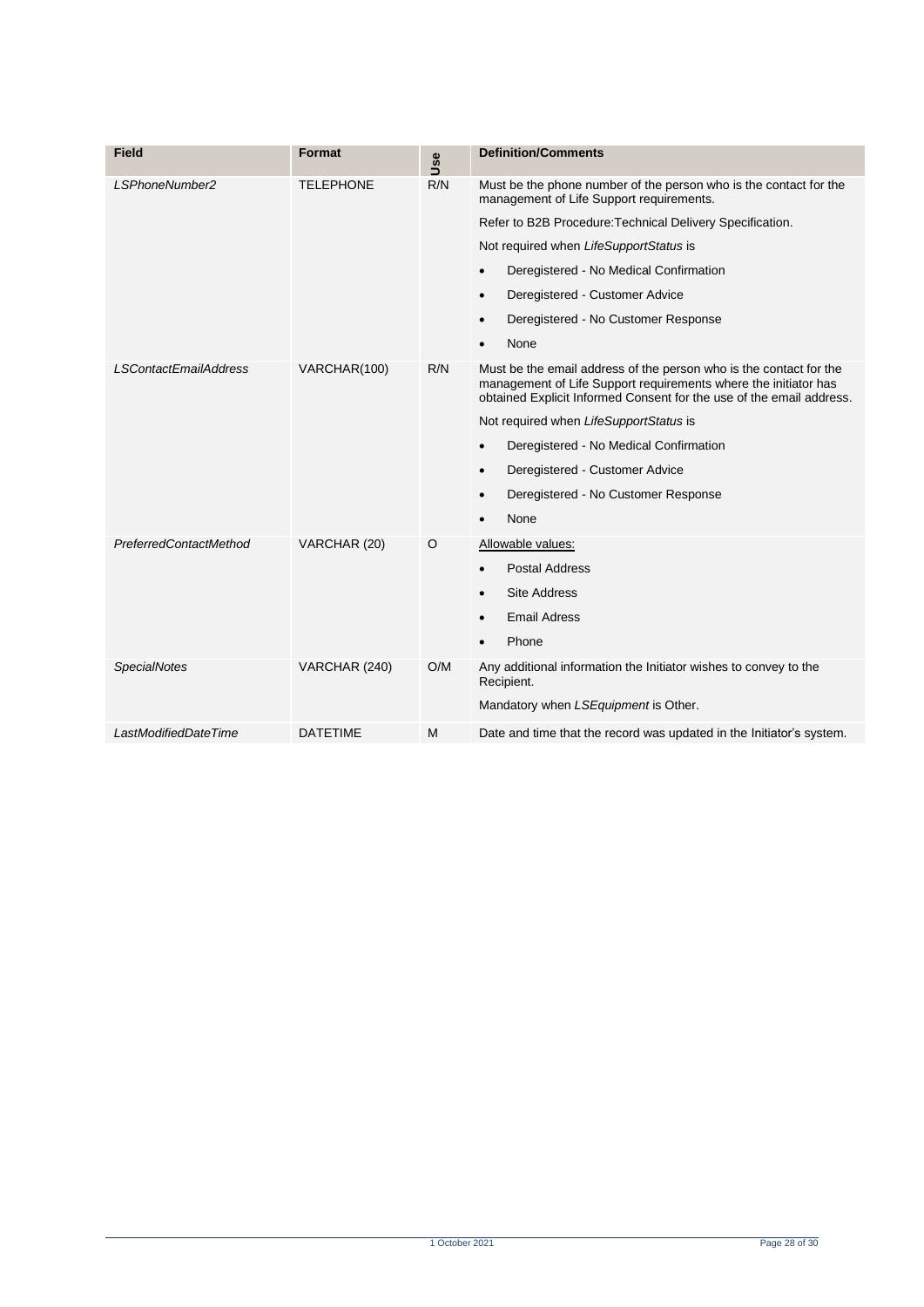# <span id="page-28-0"></span>**5.6. LifeSupportRequest Data**

#### <span id="page-28-2"></span>**Table 10: Data Requirements for LifeSupportRequest**

| <b>Field</b>        | Format       | Use     | <b>Definition/Comments</b>                                                                                                                                                                                                                               |
|---------------------|--------------|---------|----------------------------------------------------------------------------------------------------------------------------------------------------------------------------------------------------------------------------------------------------------|
| <b>NMI</b>          | CHAR(10)     | M       | NMI.                                                                                                                                                                                                                                                     |
| <b>NMI Checksum</b> | CHAR(1)      | $\circ$ | NMI Checksum.                                                                                                                                                                                                                                            |
| Reason              | VARCHAR (30) | M       | <b>Allowed Values</b>                                                                                                                                                                                                                                    |
|                     |              |         | • Confirm Life Support                                                                                                                                                                                                                                   |
|                     |              |         | • Data Quality Issue                                                                                                                                                                                                                                     |
|                     |              |         | • No response to rejected LSN                                                                                                                                                                                                                            |
|                     |              |         | • Other                                                                                                                                                                                                                                                  |
|                     |              |         | Notes regarding the allowed values                                                                                                                                                                                                                       |
|                     |              |         | "Confirm Life Support" means the Retailer or DNSP requires<br>confirmation of whether the Connection Point has a Life Support<br>requirement or not.                                                                                                     |
|                     |              |         | "Data Quality Issue" means that although the data may be<br>technically correct, it may not be fit for purpose (e.g. phone number<br>is 9999999). The Retailer or DNSP must provide which specific data<br>they are querying in the SpecialNotes field.  |
|                     |              |         | "No response to rejected LSN" means that a Retailer or DNSP has<br>rejected a previous LSN where it was reasonably expected the<br>Retailer or DNSP would send through a new LSN with<br>updated/corrected information, which has not yet been received. |
|                     |              |         | "Other" must only be used for scenarios not covered by the specified<br>allowed values. The Retailer or DNSP must provide the details of<br>the reason in the SpecialNotes field.                                                                        |
| <b>SpecialNotes</b> | VARCHAR(240) | O/M     | Any additional information the Intitator wishes to convey to the<br>Recipient.<br>Mandatory if Reason is "Other".                                                                                                                                        |

# <span id="page-28-1"></span>**5.7. BusinessAcceptance/Rejection**

<span id="page-28-3"></span>

|  | Table 11: BusinessAcceptance/Rejection |  |  |
|--|----------------------------------------|--|--|
|--|----------------------------------------|--|--|

| <b>Field</b> | <b>Structure</b>  | <b>Use</b> | <b>Definition/Comments</b>                                                                                     |
|--------------|-------------------|------------|----------------------------------------------------------------------------------------------------------------|
| EventCode    | <b>EVENTCODE</b>  | M          | A code to indicate the reason for the rejection. Applicable Business<br>Events are defined in Table 12.        |
| KeyInfo      | VARCHAR(10)       | M          | The NMI of the B2B Transaction being rejected.                                                                 |
| Context      | EVENTCONTEXT      | O          | The data element in the received Business Document (e.g.<br>HazardDescription) that causes the Business Event. |
| Explanation  | UNLIMITED VARCHAR | M/O        | An explanation of the Business Event. Must be provided where the<br>Business Event requires an Explanation.    |

#### **5.7.1. Applicable Business Events**

- (a) Participants must use the most relevant Business Event. Where multiple *EventCodes* are applicable these may be provided.
- (b) Where the *EventCode* is not in the aseXML reserved range (0-999), an *EventCodeDescription* must be included in the *BusinessAcceptance/Rejection* in accordance with the aseXML Guidelines.